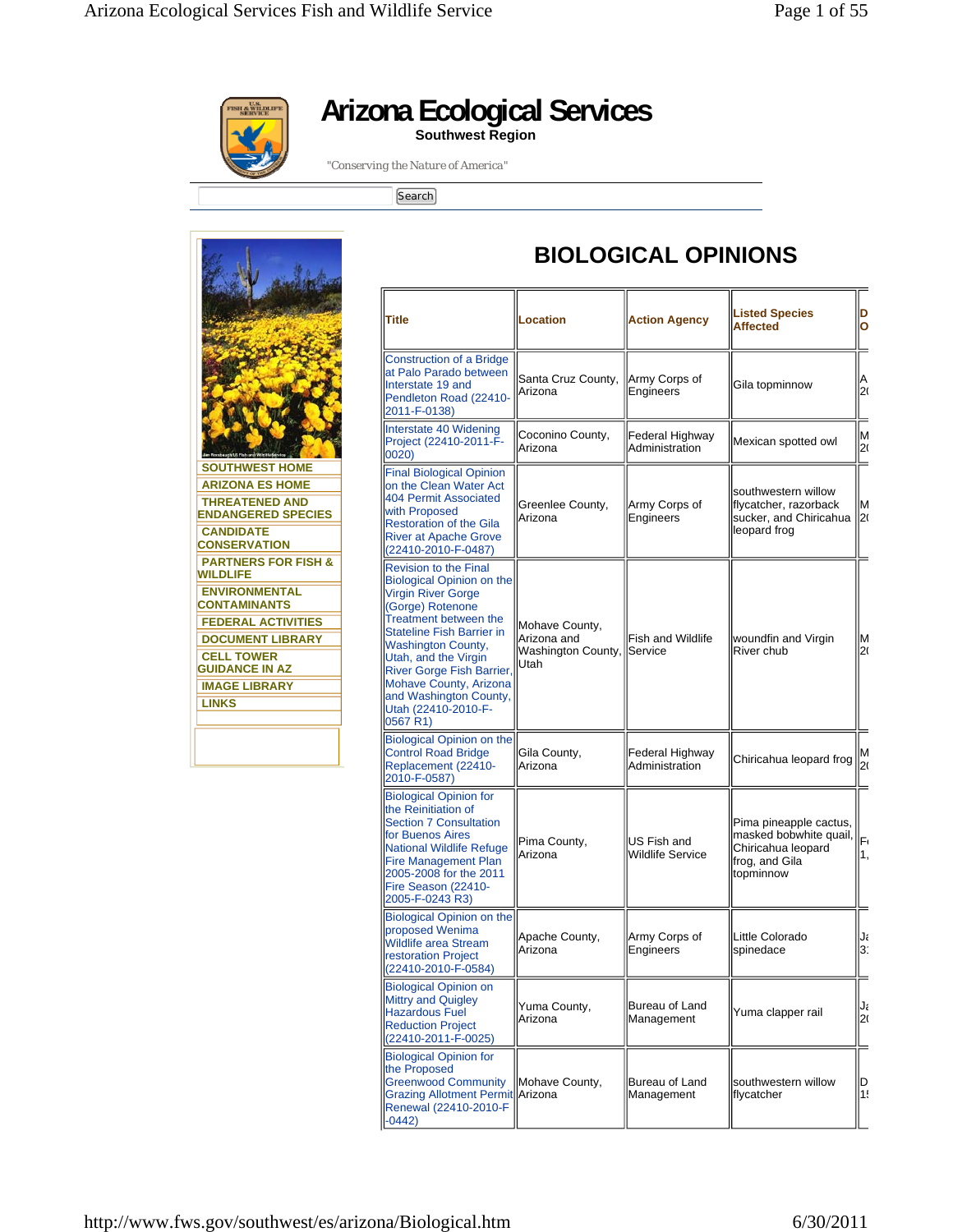| Southeastern Arizona<br>(02-21-96-F-0160)                                                                                                                                                                                                                                                                                                                    |                                              |                                             | topminnow, Loach<br>minnow, Razorback<br>sucker, Southwestern<br>willow flycatcher,<br>Cactus ferruginous<br>pygmy-owl, Lesser long<br>-nosed bat, Jaguar and<br>New Mexico ridgenose<br>rattlesnake |          |
|--------------------------------------------------------------------------------------------------------------------------------------------------------------------------------------------------------------------------------------------------------------------------------------------------------------------------------------------------------------|----------------------------------------------|---------------------------------------------|------------------------------------------------------------------------------------------------------------------------------------------------------------------------------------------------------|----------|
| <b>Biological Opinion for</b><br>the Proposed<br><b>Construction of a Fish</b><br><b>Barrier in Redrock</b><br>Canyon (22410-2008-F-<br>0029 and 22410-1990-F-<br>0119a)                                                                                                                                                                                     | Santa Cruz County,<br>Arizona                | Coronado National<br>Forest                 | Gila topminnow, Gila<br>Chub, Chiricahua<br>leopard frog, and<br>Sonoran tiger<br>salamander                                                                                                         | Jι<br>2( |
| <b>Island Trail Rockfall</b><br><b>Removal and Repair</b><br><b>Biological Opinion</b><br>(22410-2008-F-0118)                                                                                                                                                                                                                                                | Coconino County,<br>Arizona                  | <b>National Park</b><br>Service             | Mexican spotted owl                                                                                                                                                                                  | ΙM<br>20 |
| <b>Biological Opinion for</b><br>the Proposed Arvada<br>Land Sale (22410-2007-<br>$F-0223$                                                                                                                                                                                                                                                                   | Mohave County,<br>Arizona                    | Bureau of Land<br>Management                | Mojave desert tortoise                                                                                                                                                                               | M<br>20  |
| <b>Biological Opinion for</b><br>the proposed US 60<br><b>Highway Improvements</b><br>near Pinto Valley Road<br>(22410-2007-F-0148)                                                                                                                                                                                                                          | Pinal and Gila<br>counties. Arizona          | Federal Highway<br>Administration           | Arizona hedgehog<br>cactus                                                                                                                                                                           | ΙM<br>2( |
| <b>Reinitiated Biological</b><br>Opinion on<br><b>Transportation and</b><br><b>Delivery of Central</b><br>Arizona Project Water to<br>the Gila River Basin in<br><b>Arizona and New Mexico</b><br>and its Potential to<br><b>Introduce and Spread</b><br>Nonindigenous Aquatic<br>Species (02-21-90-F-<br>119, 02-21-91-F-406,<br>and 22410-2007-F-<br>0081) | lArizona                                     | Bureau of<br>Reclamation                    | loach minnow,<br>spikedace, Gila<br>topminnow, razorback<br>sucker, Gila chub, and<br>Chiricahua leopard frog                                                                                        | M<br>2(  |
| <b>Biological Opinion on the</b><br>Ongoing and Long-term<br>Grazing on the<br>Clanton/Cloverdale.<br>Geronimo, Guadalupe,<br>Maverick, Robertson,<br>and Walnut Allotments in counties, Arizona<br>the Peloncillo<br>Mountains, Douglas<br>Ranger District (22410-<br>2008-F-0053)                                                                          | Cochise, Graham,<br>and Greenlee             | Coronado National<br>Forest                 | lesser long-nosed bat,<br>Mexican long-nosed<br>bat, New Mexico ridge-<br>nosed rattlesnake, and<br>the Chiricahua leopard<br>frog                                                                   | lΜ<br>2( |
| <b>Biological Opinion for</b><br>the August Fire<br>Suppression<br><b>Rehabilitation Project on</b><br>the Prescott National<br>Forest (22410-2008-F-<br>0229)                                                                                                                                                                                               | Yavapai County,<br>Arizona                   | <b>Prescott National</b><br>Forest          | Mexican spotted owl                                                                                                                                                                                  | ΙM<br>20 |
| <b>Updated Intra-Service</b><br><b>Biological Opinion</b><br><b>Regarding the Proposed</b><br><b>Issuance of an Incidental</b><br>Permit and Approval of a Maricopa County,<br>Safe Harbor Agreement<br>with the City of Tempe<br>for the Rio Salado<br>Project, Maricopa<br>County, Arizona                                                                 | Arizona                                      | US Fish and<br>Wildlife Service             | Yuma clapper rail,<br>southwestern willow<br>flycatcher, and bald<br>eagle                                                                                                                           | A<br>20  |
| <b>Biological Opinion on the</b><br><b>Chitty Creek Restoration</b><br>Project (22410-04-F-<br>0006-R001)                                                                                                                                                                                                                                                    | Greenlee and<br>Apache counties,<br>Arizona  | Apache-Sitgreaves<br><b>National Forest</b> | Mexican spotted owl<br>and Gila chub                                                                                                                                                                 | A<br>20  |
| Intra-Service Biological<br>and Conference Opinion<br>- Issuance of a Section                                                                                                                                                                                                                                                                                | Maricopa and<br>Yavapai counties,<br>Arizona | US Fish and<br>Wildlife Service             | southwestern willow<br>flycatcher, bald eagle,<br>spikedace, loach                                                                                                                                   | A<br> z  |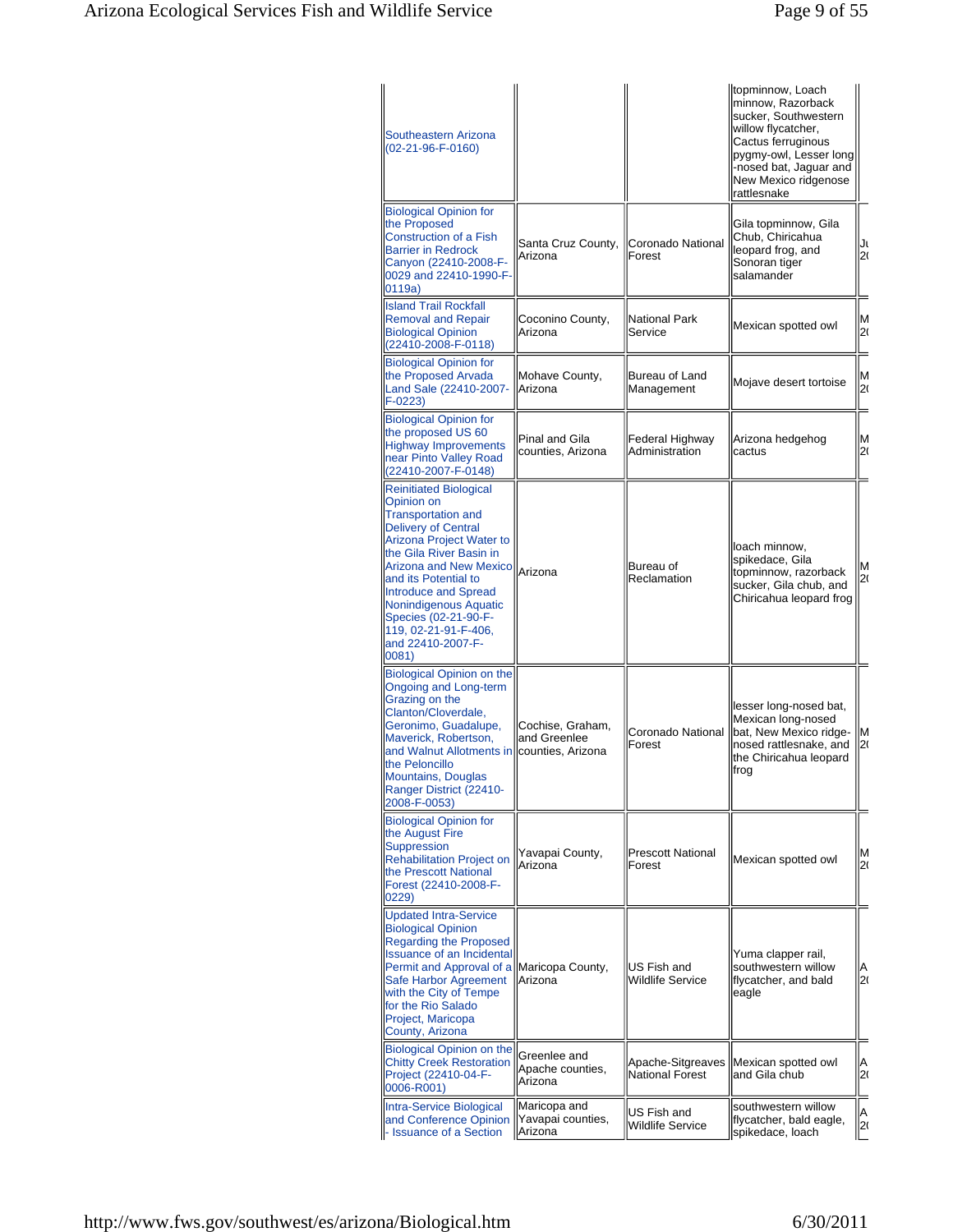**United States Department of the Interior U.S. Fish and Wildlife Service 2321 West Royal Palm Road, Suite 103 Phoenix, Arizona 85021-4951 Telephone: (602) 242-0210 FAX: (602) 242-2513** 

**In Reply Refer To:**

AESO/SE 22410-04-F-0006-R001 April 2, 2008

Mr. Deryl Jevons Forest Supervisor Apache Sitgreaves National Forests P.O. Box 640 Springerville, Arizona 85938-0640

RE: Chitty Creek Restoration Project

Dear Mr. Jevons:

Thank you for your request for reinitiation of formal consultation with the U.S. Fish and Wildlife Service (FWS) pursuant to section 7 of the Endangered Species Act of 1973 (16 U.S.C. 1531- 1544), as amended (Act). Your request was dated November 20, 2007, and received by us on November 23, 2007. At issue are impacts that may result from the proposed Chitty Creek Restoration Project located in Greenlee and Apache counties, Arizona. Your biological assessment and evaluation (BAE) concluded that the proposed project "may affect, and is likely to adversely affect" the Mexican spotted owl (*Strix occidentalis lucida*) and its critical habitat and Gila chub (*Gila intermedia*) critical habitat. Based on the changes in the proposed action of the BAE we concluded take in the form of harassment was likely to occur for MSO associated with Blue Vista PAC; however, the amount of take changed from four MSO, in the original BO, to one MSO. The amount of take is not cumulative since the actions proposed in the original BO did not occur. We provided our conclusion and reasons for change in the following discussion of this BO.

You determined that the project "may affect, but is not likely to adversely affect" the Chiricahua leopard frog (*Rana chiricahuensis*), Gila chub, and the Gila trout (*Oncorhynchus gilae*). You also stated that the proposed action "is not likely to jeopardize" the continued existence of the Mexican gray wolf (*Canus lupus baileyi*). We concur with your determinations for the Chiricahua leopard frog, Gila chub, and Mexican gray wolf, and our reasoning is provided in Appendix A. On January 10, 2008, we received an email from your office requesting the removal of Gila trout from consideration based on the following reasons: 1) Gila trout are not known to occur within the action area; and 2) reintroduction of Gila trout within the project area will not occur within the 10-year Chitty Creek Restoration project time frame due to unsuitable habitat conditions that currently exist in Chitty Creek. We concur with your assessment and subsequently removed Gila trout from consideration.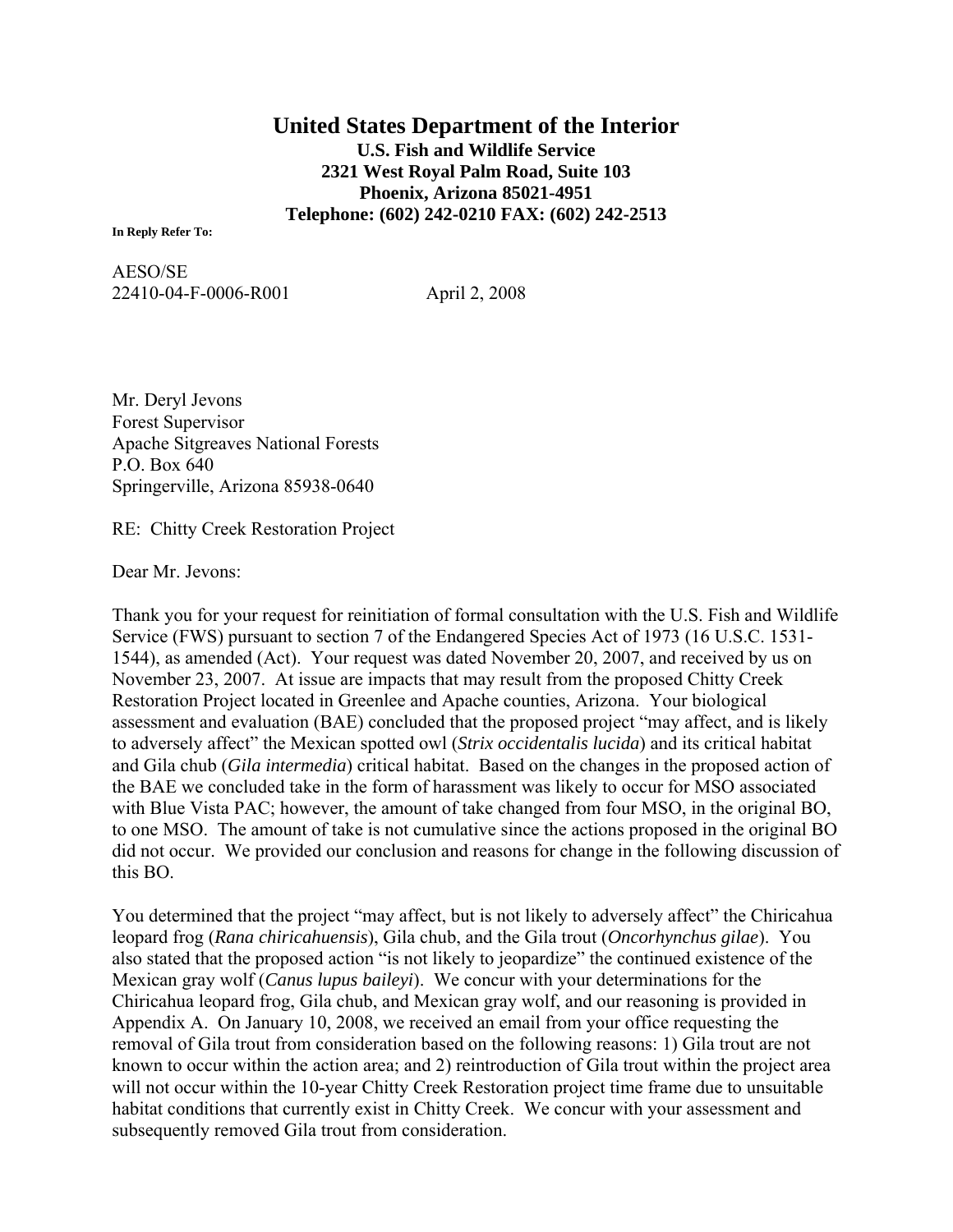This BO is based on information provided in the November 20, 2007, BAE, telephone conversations and emails with my staff and wildlife biologist Lance Brown of your staff, and other sources of information. Literature cited in this BO is not a complete bibliography of all literature available on the species of concern, prescribed fire, and thinning and their effects, or on other subjects considered in this opinion. A complete administrative record of this consultation is on file at this office.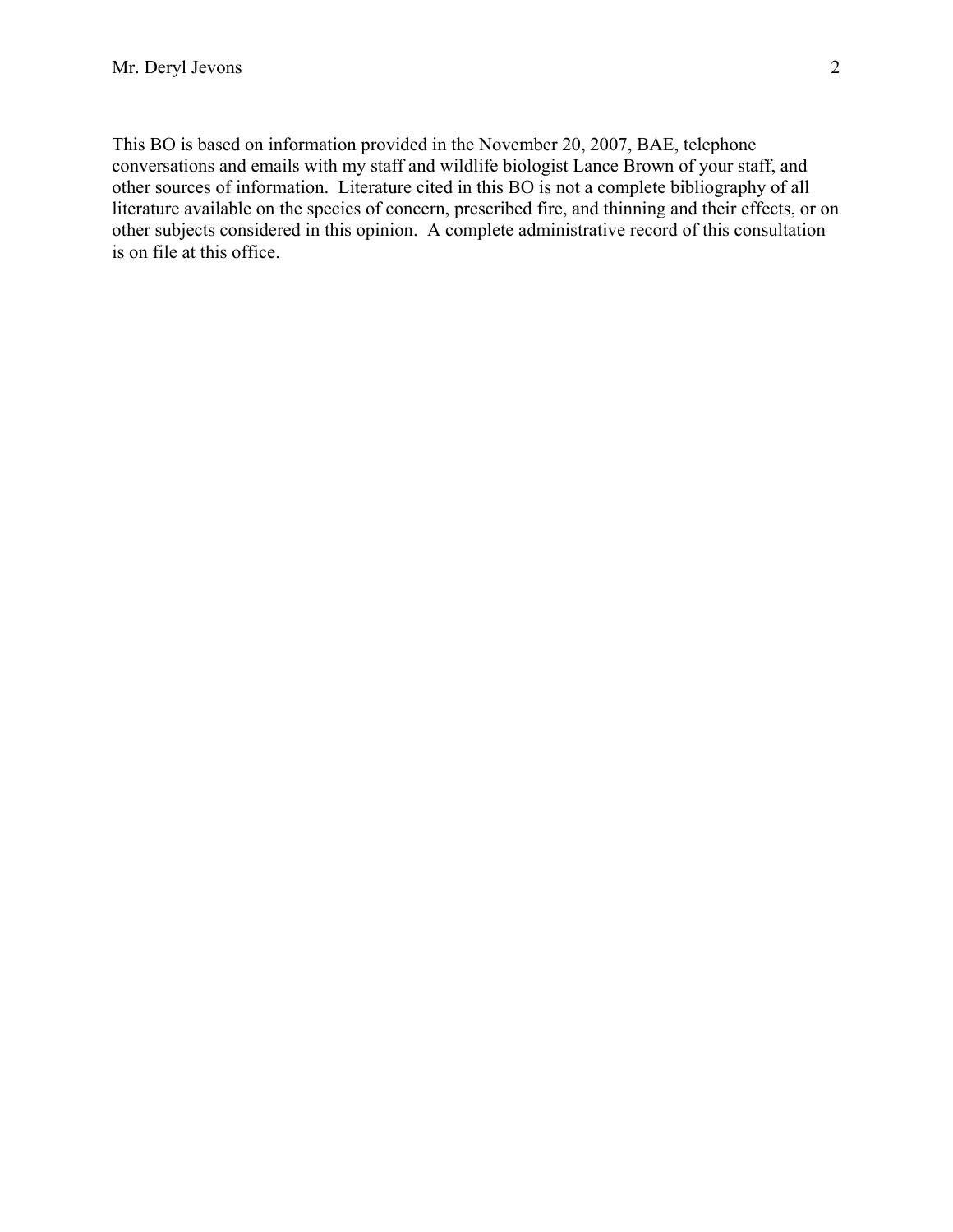# TABLE OF CONTENTS

| Factors affecting species environment and critical habitat within the action area  8<br>В. |    |
|--------------------------------------------------------------------------------------------|----|
|                                                                                            |    |
|                                                                                            |    |
| <b>CONCLUSION</b>                                                                          |    |
|                                                                                            | 13 |
|                                                                                            |    |
| EFFECT OF THE TAKE.                                                                        | 14 |
| REASONABLE AND PRUDENT MEASURES AND TERMS AND CONDITIONS 14                                |    |
|                                                                                            |    |
|                                                                                            |    |
|                                                                                            |    |
| APPENDIX A                                                                                 | 18 |
|                                                                                            | 18 |
|                                                                                            | 19 |
|                                                                                            |    |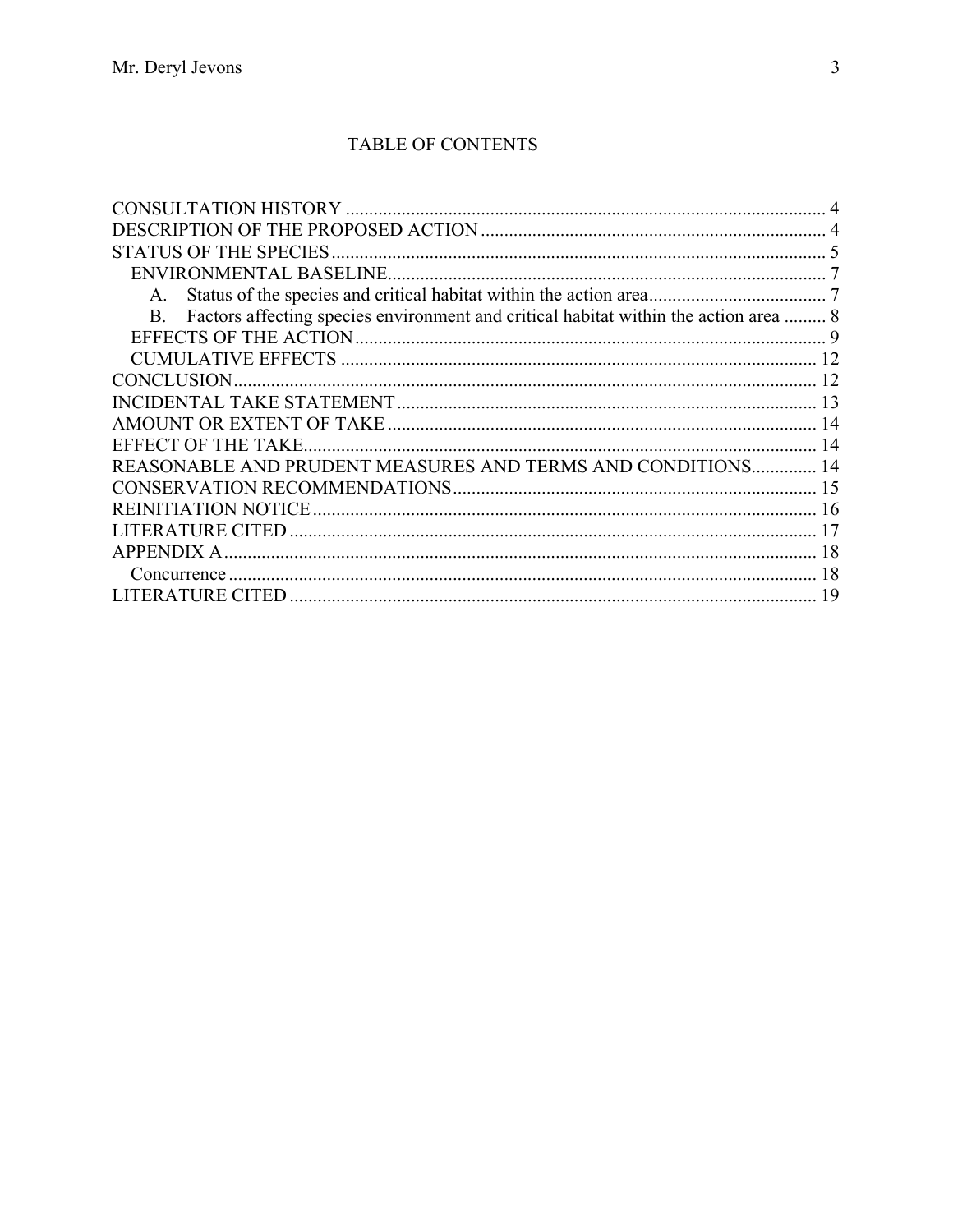#### <span id="page-5-0"></span>**CONSULTATION HISTORY**

- May 4, 2006: Final biological opinion (BO) sent to the Apache-Sitgreaves National Forests (ASNF).
- July 2, 2007: We received a June 22, 2007, letter from the ASNF requesting reinitiation of the Chitty Creek Restoration Project. The reinitiation was based on the addition of a new prescribed burn perimeter to include the Strayhorse Block.
- July 2, 2007: We received a telephone call from the ASNF notifying the FWS of the Chitty Wildfire and subsequent emergency suppression actions within the vicinity of the Chitty Restoration Project.
- November 23, 2007: We received a November 20, 2007, letter from the ASNF requesting reinitiation of the Chitty Restoration Project.
- March 19, 2008: Draft BO sent to ASNF.
- March 27, 2008: We received an email from the ASNF requesting that we finalize the BO.

### **BIOLOGICAL OPINION**

#### **DESCRIPTION OF THE PROPOSED ACTION**

The proposed action for the original BO, dated May 4, 2006, described the Clifton Ranger District's forest fuels management project that included prescribed fire and noncommercial understory thinning within the Chitty Creek Restoration Project area located within the ASNF approximately 30 miles south of Alpine in Greenlee County, Arizona. Due to unusually late monsoon activities in 2006, the only portions of the project completed were the thinning treatments in blocks A and E. On July 2, 2007, we received a reinitiation letter and BAE from the Clifton Ranger District outlining the addition of the Strayhorse burn block F to the Chitty Creek Restoration Project. The BAE analyzed the inclusion of the Strayhorse burn block and associated effects to listed species documented in the original BO. Prior to FWS response to the ASNFs' request, a lightning strike occurred (June 30, 2007) within the perimeter of the Chitty Creek Restoration Project. The Chitty Wildfire and associated suppression actions burned 6,999 acres within the action area of the Chitty Creek Restoration Project. The purpose of this reinitiation is to include the Strayhorse burn block F, analyze the Forests' revised Chitty Creek Restoration Project treatment schedule, and update the baseline for listed species within the action area.

The modified action area includes the Stayhorse Burn block F which will increase the size of the 14,000-acre Chitty Creek Restoration Project by 1,046 acres. The inclusion of burn block F will increase the overall project acreage; however, since the Chitty Wildfire burned a portion of block F, only 300 acres require further treatment. The habitat within burn block F is pine-oak. Prescriptions for block F are ignition by hand or aerial sphere dispenser (helicopter) with burning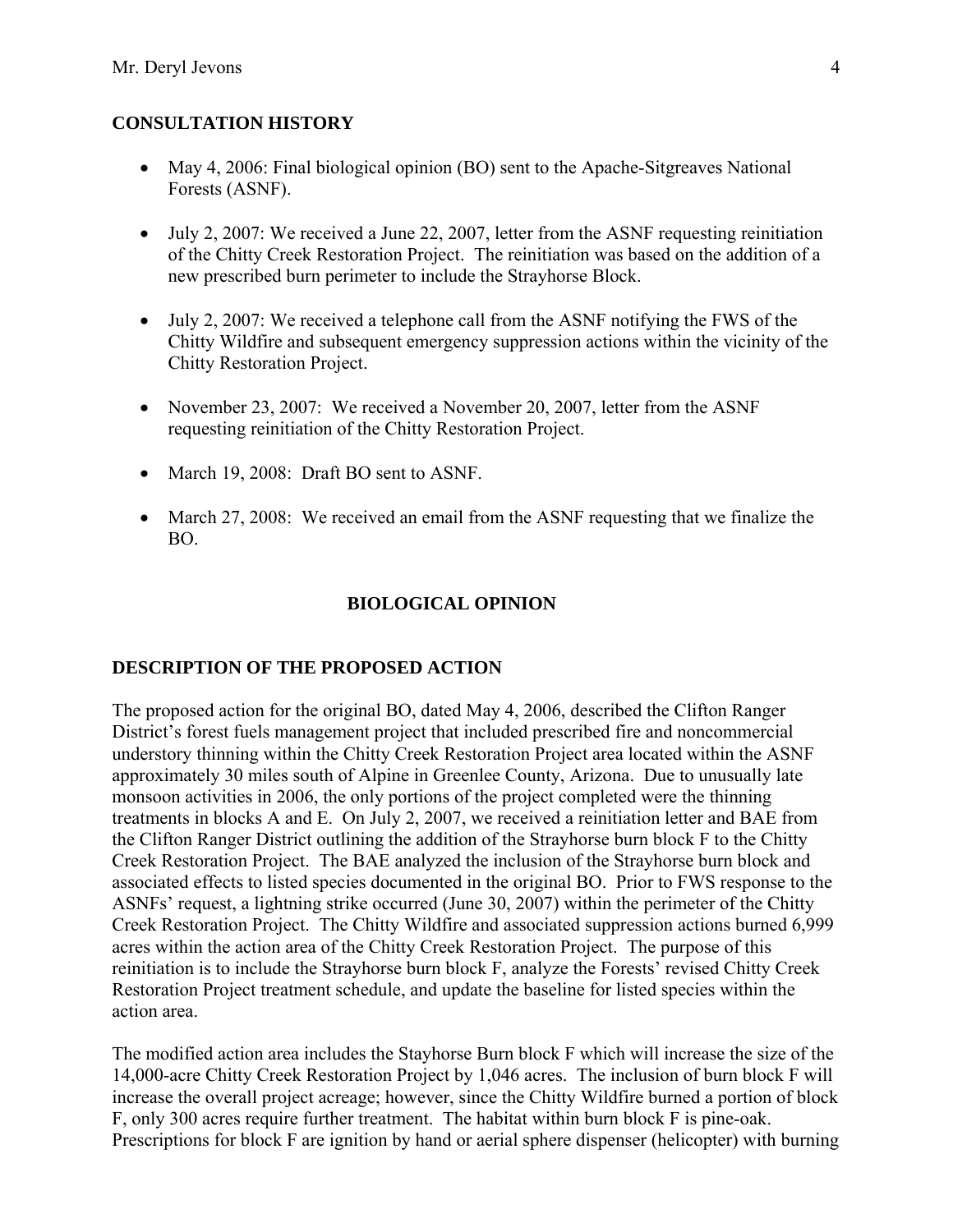<span id="page-6-0"></span>projected in the fall. The timing and/or season for burns will not change and the fire return intervals will not be shorter than the three years specified in the 2007 BAE. The life of this project is 10 years.

After the Chitty Wildfire and suppression actions occurred, the ASNF evaluated the impacts to habitat and listed species within the action area and decided to amend the original proposed action and treatment schedule. Field reviews and aerial surveys of the Chitty Wildfire burn area revealed that there are a great deal of unburned areas within the prescribed burn perimeter; therefore, in order to meet the Chitty Ecosystem Restoration Project objectives the ASNF amended the proposed action as follows: 1) ignite the remainder of the pine in all blocks except Block B; 2) designate a 1,332-acre no-ignition area along Chitty Canyon in Blocks A, C, and D (at a minimum for the first entry); 3) burn the remaining hand piles along Forest Service 54 Road; 4) burn the mountain shrub/brush and pinion/juniper portions of blocks C and D; and 5) remove Block B (which includes Blue Vista PAC) from the implementation schedule. Specific prescriptions for each burn block can be found in the amended BAE. Best Management Practice's, conservation measures, and terms and conditions (see the May 4, 2006, BO) will be applied to all treatments within the project area (including burn block F).

#### **STATUS OF THE SPECIES**

#### **Mexican spotted owl**

Changes to the MSO status are reflected in the following two paragraphs. All additional information on the status of the species is documented in the original BO (May 4, 2006).

Since the owl was listed, we have completed or have in draft form a total of 189 formal consultations for the MSO. These formal consultations have identified incidences of anticipated incidental take of MSO in 385 PACs. The form of this incidental take is almost entirely harm or harassment, rather than direct mortality. These consultations have primarily dealt with actions proposed by Forest Service Region 3. However, in addition to actions proposed by Forest Service Region 3, we have also reviewed the impacts of actions proposed by the Bureau of Indian Affairs, Department of Defense (including Air Force, Army, and Navy), Department of Energy, National Park Service, and Federal Highway Administration. These proposals have included timber sales, road construction, fire/ecosystem management projects (including prescribed natural and management ignited fires), livestock grazing, recreation activities, utility corridors, military and sightseeing overflights, and other activities.Only two of these projects (release of site-specific owl location information and existing forest plans) have resulted in a determination that the proposed action would likely jeopardize the continued existence of the MSO. The jeopardy opinion issued for existing Forest Plans on November 25, 1997, was rendered moot as a non-jeopardy/no adverse modification BO was issued the same day.

In 1996, we issued a BO on Forest Service Region 3's adoption of the Recovery Plan recommendations through an amendment to their Land and Resource Management Plans (LRMPs). In this non-jeopardy BO, we anticipated that approximately 151 PACs would be affected by activities that would result in incidental take of MSOs. In addition, on January 17, 2003, we completed a reinitiation of the 1996 Forest Plan Amendments BO, which anticipated the additional incidental take of five MSO PACs in Region 3 due to the rate of implementation of the grazing standards and guidelines, for a total of 156 PACs. Consultation on individual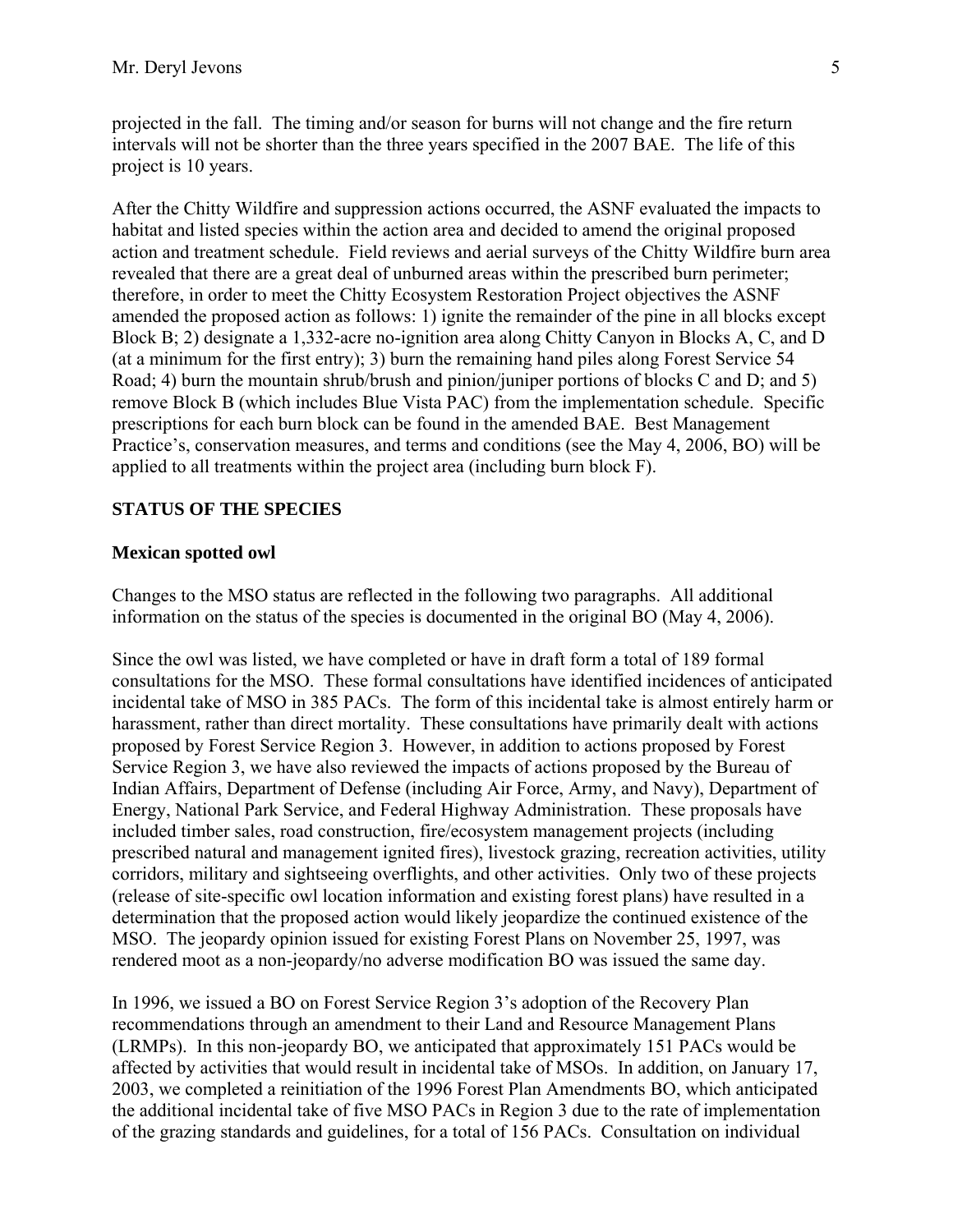actions under these BOs resulted in the harm and harassment of approximately 243 PACs on Region 3 NFS lands. Forest Service Region 3 reinitiated consultation on the LRMPs on April 8, 2004. On June 10, 2005, the FWS issued a revised BO on the amended LRMPs. We anticipated that while the Region 3 forests continue to operate under the existing LRMPs, take is reasonably certain to occur to an additional 10 percent of the known PACs on NFS lands. We expect that continued operation under the plans will result in harm to 49 PACs and harassment to another 49 PACs. To date, consultation on individual actions under the amended Forest Plans, as accounted for under the June 10, 2005, BO has resulted in the incidental take of owls associated with 19 PACs. Incidental take associated with Forest Service fire suppression actions, which was not included in the LRMP proposed action, has resulted in the incidental take of owls associated with 12 PACs.

#### **Gila chub**

We listed the Gila chub as endangered with critical habitat on November 2, 2005 (U.S. Fish and Wildlife Service 2005). Historically, Gila chub have been recorded from rivers, streams, and spring-fed tributaries throughout the Gila River basin in southwestern New Mexico, central and southeastern Arizona, and northern Sonora, Mexico (Miller and Lowe 1967, Rinne and Minckley 1970, Minckley 1973, Rinne 1976, DeMarais 1986, Propst 1999, and Weedman *et al.* 1996).

Decline of Gila chub is due to habitat loss from past and current dewatering of rivers, springs, and cienegas (e.g. from diversions, impoundments, and groundwater pumping), poor land management practices (e.g. excessive livestock grazing) resulting in erosion and arroyo formation, and the concomitant introduction of predacious and competing non-indigenous fish species (Miller 1961, Minckley 1985). Life history information can be found in the status review (Weedman *et al.* 1996), the final rule (U.S. Fish and Wildlife Service 2005), and references cited therein.

Today the Gila chub has been restricted to small, isolated populations scattered throughout its historical range. In Arizona, Gila chub occur in Indian, Larry, Little Sycamore, Silver, Spring, Sycamore, and Walker creeks and Lousy Canyon (Yavapai County), Sabino Canyon (Pima County), Sheehy Spring and O'Donnell Creek (Santa Cruz County), Cienega Creek (Pima and Santa Cruz counties), Redfield and Bass canyons (Graham and Cochise counties), Babocomari River (Santa Cruz and Cochise counties), the San Carlos and Blue rivers (Gila and Graham counties), Harden Cienega and Dix creeks, (Greenlee County), Eagle Creek (Graham and Greenlee counties), and Bonita Creek (Graham County) (Weedman *et al.* 1996).

Critical habitat includes approximately 160 miles of stream reaches in Arizona and New Mexico, organized into seven river units (U.S. Fish and Wildlife Service 2005). Based on our current knowledge of the life history, biology, and ecology of the species and the requirements of the habitat to sustain the essential life history functions of the species, we have determined that the Gila chub primary constituent elements (PCEs) are: (1) Perennial pools, areas of higher velocity between pools, and areas of shallow water among plants or eddies all found in headwaters, springs, and cienegas, generally of smaller tributaries; (2) Water temperatures for spawning ranging from 17 to 24  $\rm{°C}$  (62.6 to 75.2  $\rm{°F}$ ), and seasonally appropriate temperatures for all life stages (varying from approximately 10 °C to 30 °C); (3) Water quality with reduced levels of contaminants, including excessive levels of sediments adverse to Gila chub health, and adequate levels of pH (e.g. ranging from 6.5 to 9.5), dissolved oxygen (e.g. ranging from 3.0 to 10.0) and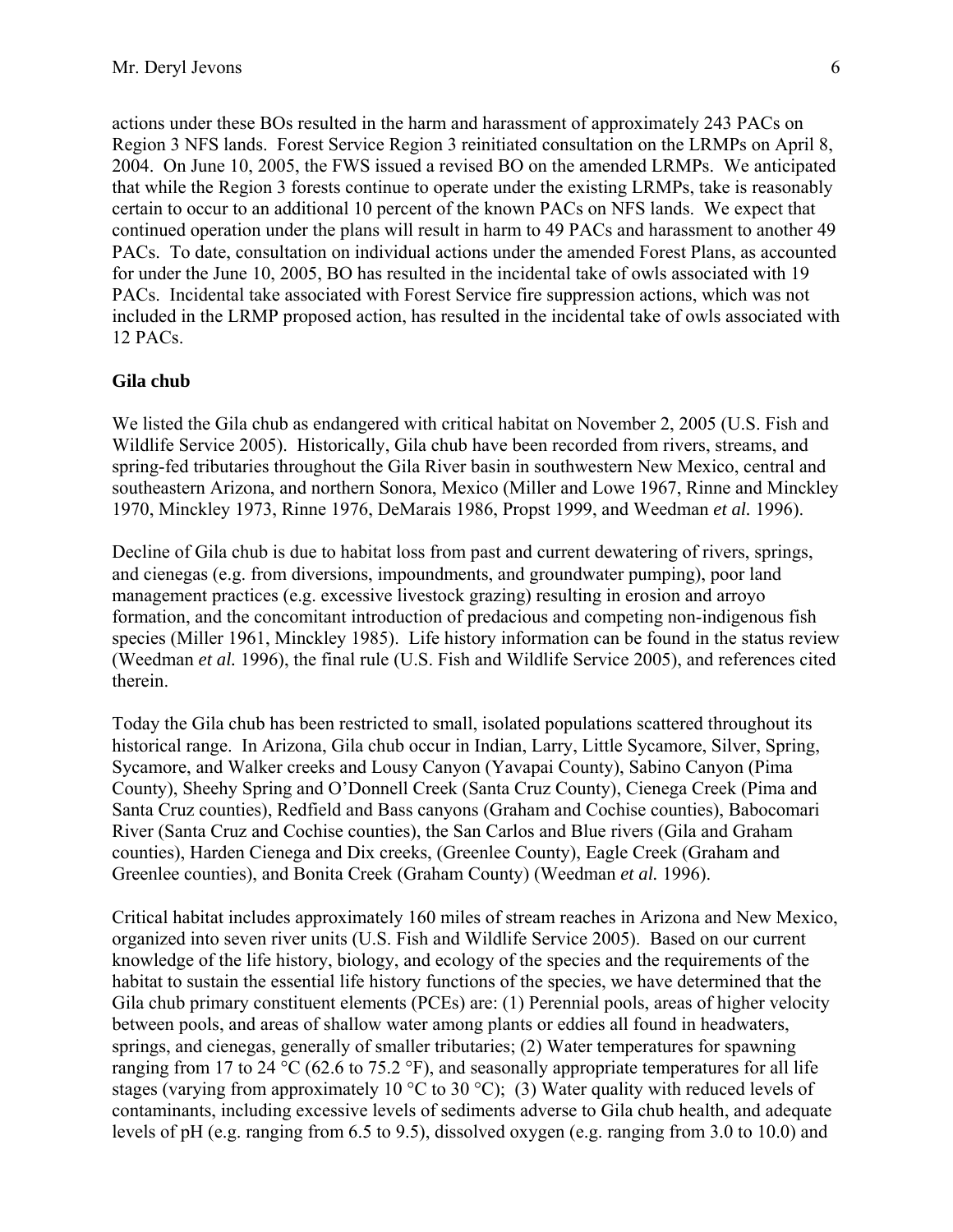<span id="page-8-0"></span>conductivity (e.g. 100 to 1000 mmhos); (4) Food base consisting of invertebrates (e.g. aquatic and terrestrial insects) and aquatic plants (e.g. diatoms and filamentous green algae); (5) Sufficient cover consisting of downed logs in the water channel, submerged aquatic vegetation, submerged large tree root wads, undercut banks with sufficient overhanging vegetation, large rocks and boulders with overhangs, a high degree of streambank stability, and a healthy, intact riparian vegetation community; (6) Habitat devoid of nonnative aquatic species detrimental to Gila chub or habitat in which detrimental nonnatives are kept at a level that allows Gila chub to continue to survive and reproduce; and (7) Streams that maintain a natural flow pattern including periodic flooding (U.S. Fish and Wildlife Service 2005).

This BO does not rely on the regulatory definition of "destruction or adverse modification" of critical habitat at 50 CFR 402.02. Instead, we have relied upon the statutory provisions of the Act to complete the following analysis with respect to critical habitat.

## **ENVIRONMENTAL BASELINE**

The environmental baseline includes past and present impacts of all Federal, State, or private actions in the action area, the anticipated impacts of all proposed Federal actions in the action area that have undergone formal or early section 7 consultation, and the impact of State and private actions which are contemporaneous with the consultation process. The environmental baseline defines the current status of the species and its habitat in the action area to provide a platform to assess the effects of the action now under consultation.

## **DESCRIPTION OF ACTION AREA**

The project area size increased 1,046 acres with the addition of Strayhorse Burn block F; however, the original action area acreage (232,359) remain the same.

### **A. STATUS OF THE SPECIES AND CRITICAL HABITAT WITHIN THE ACTION AREA**

#### **MSO and Critical Habitat**

Forty-seven MSO PACs occur within the action area. One MSO PAC, the Blue Vista PAC, is located within the project area in Block B. This PAC was designated in 2002 and nesting was confirmed in 2005. In the upper reaches of the Blue Vista PAC, within 247 acres of mixed conifer habitat that received moderate fire intensity (from the Chitty Wildfire), a female MSO was observed on three separate post-fire informal monitoring surveys in August 2007. The other forty-six MSO PACs are located within the smoke dispersal portion of the action area.

Wildfire is probably the greatest threat to MSO within the action area. Several wildfires and resulting suppression activities have occurred within the action area affecting several MSO PACs and critical habitat. Since 2000, approximately 6,238 acres within 12 MSO PACs have burned (see Table 1). The Beaverhead and Chitty Wildfires have been added to the table. These two fires occurred after the original Chitty Restoration BO was finalized.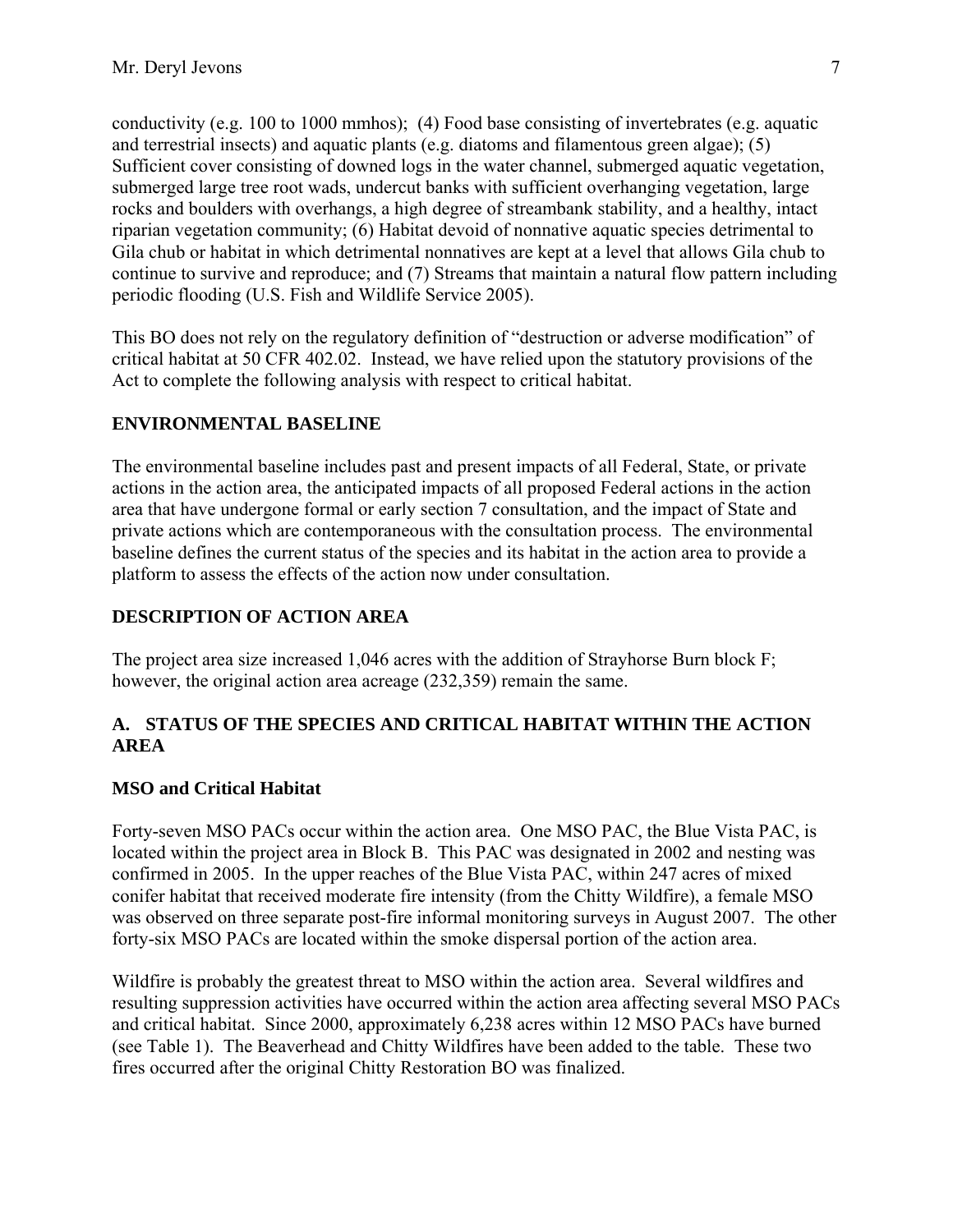| <b>Fire Name</b>   | <b>PAC Name</b>       | <b>Number of PAC acres burned</b> |
|--------------------|-----------------------|-----------------------------------|
| <b>Blue Vista</b>  | Blue Vista            | 2.84                              |
| <b>KP</b>          | Lower KP Creek        | 568.09                            |
| <b>KP</b>          | Rim                   | 695.24                            |
| Largo              | Dutch                 | 40.21                             |
| Thomas             | Hannagan Creek        | 156.99                            |
| Thomas             | Oliver                | 639.41                            |
| Thomas             | Castle Rock           | 726.22                            |
| <b>Thomas</b>      | Foote Creek           | 652.64                            |
| Thomas             | <b>East Castle</b>    | 434.83                            |
| <b>Three Forks</b> | Redondo               | 408.70                            |
| Steeple and KP     | <b>Upper KP Creek</b> | 640.00                            |
| Steeple and KP     | <b>Butterfly</b>      | 662.56                            |
| Beaverhead         | Hannagan Creek        | 52.00                             |
| Chitty             | <b>Blue Vista</b>     | 695.00                            |

<span id="page-9-0"></span>**Table 1. MSO PACs within action area affected by wildfire.** 

The Chitty Restoration Project lies entirely within the Upper Gila Mountain (UGM) RU-7 boundary, which comprises 863,344 acres. UGM RU-7 is essential to the conservation of the species and it currently possesses the primary constituent elements required for nesting, roosting, foraging, and dispersal. Since 2003, 50,580 acres have burned within this critical habitat unit.

#### **Gila chub Critical Habitat**

Gila chub critical habitat occurs within the action area and includes East Eagle and Eagle creeks (U.S. Fish and Wildlife Service 2005). Significant threats to critical habitat include groundwater pumping, fire, and grazing. Groundwater pumping occurs in Eagle Creek primarily for water to support mining operations at Morenci. This poses a threat to surface flows and dries up portions of the creek (U.S. Fish and Wildlife Service 2005). The Chitty Wildfire and associated suppression actions recently contributed to the present conditions within East Eagle and Eagle creeks. Approximately 1,648 acres within the watershed were impacted by fire and subsequent rainfall events lead to significant sediment and ash flow in East Eagle and Eagle creeks. The erosion of sediment and ash likely resulted in short-term adverse effects to PCE three related to water quality. Although improperly managed livestock grazing was listed as a significant threat to Gila chub critical habitat, to date no formal or informal consultations have occurred within the action area of this consultation. Grazing has occurred in the action area in the past and likely contributed to the status of watershed conditions; however, since the listing of the Gila chub and critical habitat (U.S. Fish and Wildlife Service 2005) these effects have not been analyzed.

#### **B. FACTORS AFFECTING SPECIES ENVIRONMENT AND CRITICAL HABITAT WITHIN THE ACTION AREA**

#### **MSO and Critical Habitat**

The following are changes documented within the action area since the conclusion of our May 4, 2006, BO. As mentioned previously, two additional PACs (Hannagan Creek and Blue Vista) have been subjected to wildfire and suppression activities in the action area. Approximately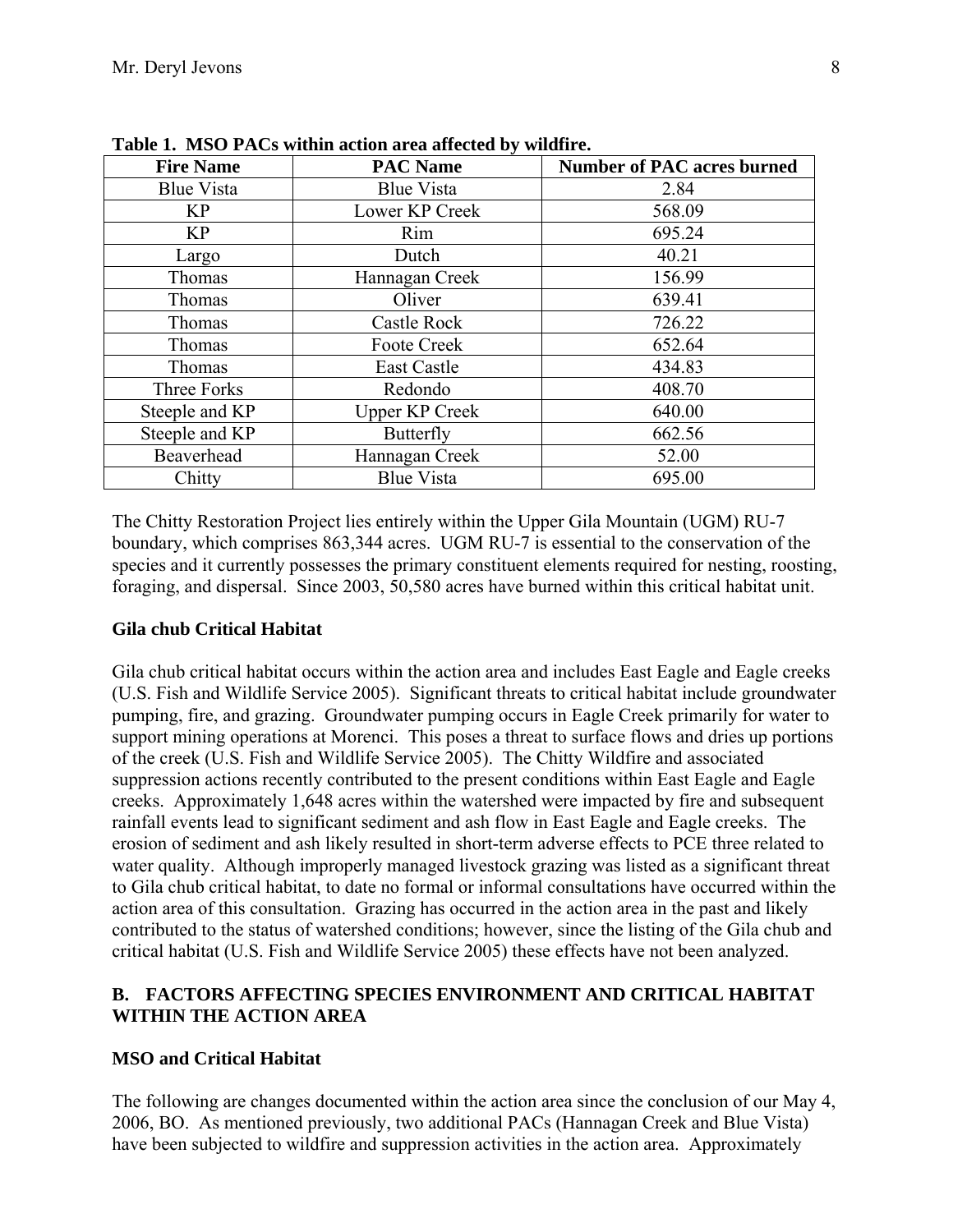<span id="page-10-0"></span>5,078 acres of MSO critical habitat were affected as a result of the Beaverhead and Chitty Wildfires and associated suppression actions. The final BO for the Beaverhead fire concluded that suppression actions resulted in the take of the owls associated with the Hannagan Creek PAC but did not destroy or adversely modify designated critical habitat. The affects of suppression activities to MSO have not yet been determined for the Chitty Wildfire.

The aggregate impacts of the previous factors affecting the species and critical habitat as described in the May 4, 2006, BO, as well as effects from the Beaverhead and Chitty Wildfire all contribute to the present status of the MSO and critical habitat in the action area.

#### **Gila Chub Critical Habitat**

Past and ongoing factors affecting Gila chub critical habitat in the action area include ground disturbing recreation activities, grazing, and wildfire. The project area is managed by the Arizona Game and Fish Department as Game Management Unit 27. Hunting, fishing, and associated activities such as horseback riding, scouting, hiking, all terrain vehicle travel, and camping have and will continue to occur in the action area during the implementation of the action. Critical habitat within the action area is accessible by trails and primitive roadways. These on-going ground disturbing activities will continue to contribute to water quality conditions within East Eagle and Eagle creeks.

On-going and long-term grazing is scheduled within the action area and within the East Eagle and Eagle creek watersheds. Allotments within the treatment area will be rested from livestock grazing to ensure herbaceous recovery. Rest is expected to last at least two full growing seasons, but will be monitored by ASNF range management staff, who will make restocking recommendations.

As mentioned previously, the Chitty Wildfire and associated suppression actions burned approximately 1,648 acres within the watershed. Significant sediment and ash flow in East Eagle and Eagle creeks contributed to the current conditions of critical habitat within the action area. The affects of suppression activities to Gila chub critical habitat have not yet been determined for the Chitty Wildfire.

The aggregate effects of groundwater pumping, fire suppression, catastrophic wildfire, improperly managed livestock grazing, and ground disturbing recreational impacts all contribute to the present status of the Gila chub critical habitat in the action area. Some protection measures have been implemented to protect and improve watershed conditions.

#### **EFFECTS OF THE ACTION**

Effects of the action refer to the direct and indirect effects of an action on the species or critical habitat, together with the effects of other activities that are interrelated and interdependent with that action, that will be added to the environmental baseline. Interrelated actions are those that are part of a larger action and depend on the larger action for their justification. Interdependent actions are those that have no independent utility apart from the action under consideration. Indirect effects are those that are caused by the proposed action and are later in time, but are still reasonably certain to occur.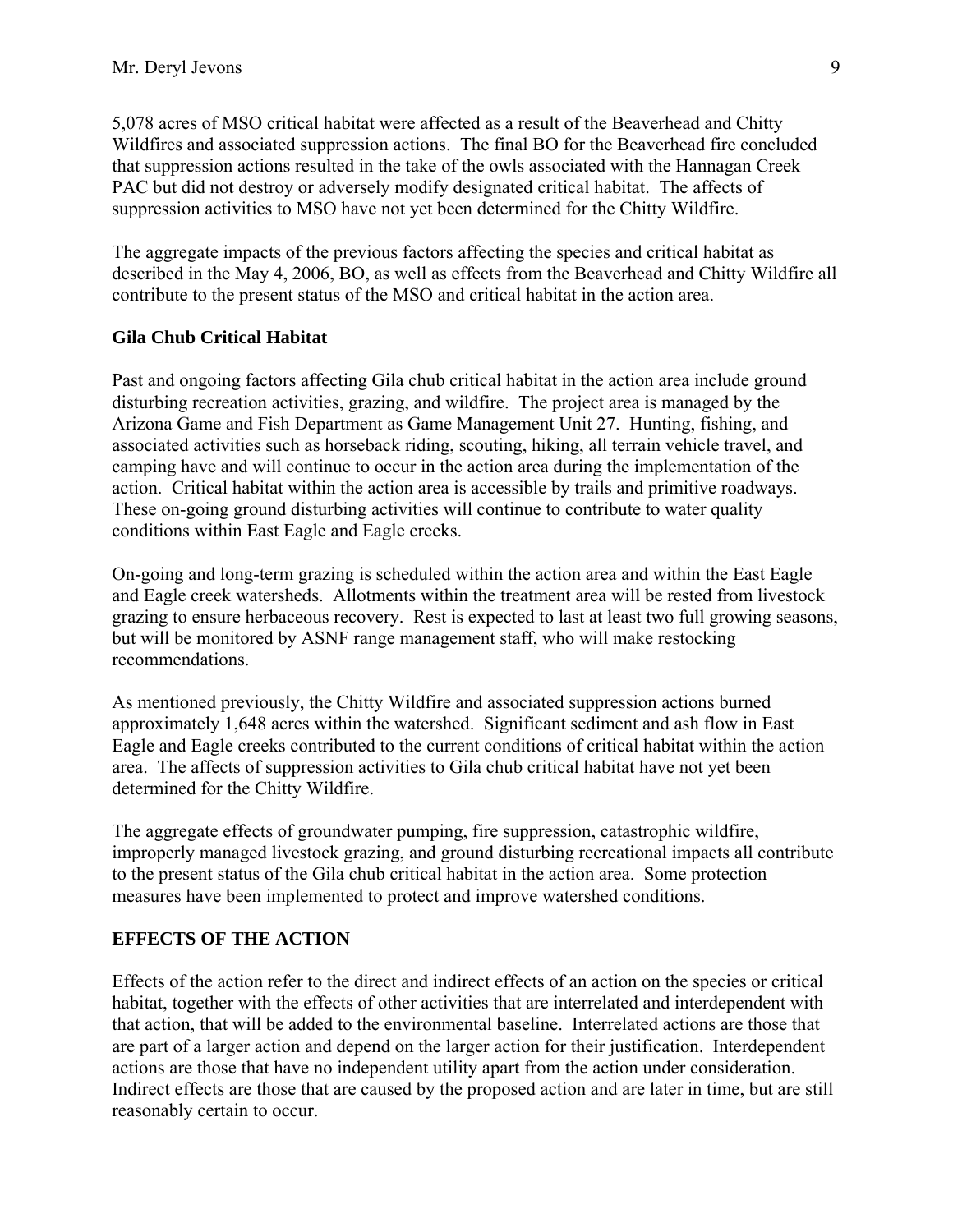### **MSO and Critical Habitat**

Prescriptions for prescribed fire within the project area will be designed such that trees  $\geq 16$ " diameter at breast height (dbh) make up  $\geq$ 50% of stand basal area; approximately 150 square feet of trees per acre basal area will be present within potential roosting habitat, at least 50% canopy cover will be retained; and at least 20 cubic yards of downed logs per acre will be maintained and/or recruited. Residual plant cover will be completely consumed or severely reduced within prescribed fire portions of the project area, reducing the risk of repeated fires, but also temporarily negatively affecting the primary constituent elements pertaining to maintenance of adequate prey species (*Peromyscus sp.*). Effects to adequate prey species are expected to be short-term, as fire promotes the growth of herbaceous plants benefiting MSO prey species.

Prescribed burning will not occur in Blue Vista MSO PAC (treatment Block B) and there are no anticipated direct effects to MSO or habitat within the PAC from the proposed actions.

Prescribed burning will occur in Blocks A, C, D, E, and F (Strayhorse). Prescribed burning in the mountain brush habitat will occur during the MSO breeding season (spring). Smoke will be the only cause of disturbance to MSO in the Blue Vista PAC from these treatments. Short-term disturbance from smoke effects in the mountain brush habitat will likely effect nesting, feeding, and roosting MSO within the breeding season. Prescribed burning in the pine and mixed conifer habitats will occur outside of the MSO breeding season (fall). Smoke and noise will be the only cause of disturbance to MSO in the Blue Vista PAC from these treatments. Short-term disturbance from smoke effects in the pine and mixed conifer habitats will likely affect wintering MSO through visual disturbance. Aerial helicopter operations and use of chainsaws will be restricted to a 1,330-foot border surrounding the Blue Vista PAC; this buffer will minimize the effects of noise disturbance. Therefore, aerial helicopter and chainsaw operations are not likely to adversely affect MSO(s) associated with Blue Vista PAC. Short-term disturbance from treatment activities (spring/fall) mentioned above will likely effect nesting, feeding, and roosting MSO and may result in increased metabolic rate by making the MSO more active. Increased activity can, in turn, deplete the animals energy reserves (Bowles 1995).

Smoke from spring/fall burns will likely disperse from the treatment areas to the other 46 PACs within the action area (effects from smoke for the Blue Vista PAC are mentioned above). According to the burning schedule found in the BAE, smoke from the proposed burning operations may occur seven out of the ten years (including spring and fall burns), potentially affecting all 46 MSO PACs within the project timeframe. Smoke-management requirements usually allow for ignition only when conditions allow for adequate smoke dispersal, including high transport winds providing vertical lift and a Haines index (of 4 or 5). When climatic conditions do not allow for fairly immediate smoke dispersal (e.g. an inversion exists), permission to burn is typically denied. As such, smoke is not expected to linger within PACs but rather will move out fairly quickly. Smoke may affect short-term foraging capabilities by limiting site distance of prey, and the inhalation of smoke by both adults and young may negatively affect breathing during the duration of the burn. Smoke effects during the breeding season are estimated to last up to eight hours after a burn event. Effects from smoke inversions will decrease as the distance to 46 PACs outside of the project area also increase. Short-term disturbance from smoke effects mentioned above will likely effect nesting, feeding, and roosting MSO within and outside of the breeding season.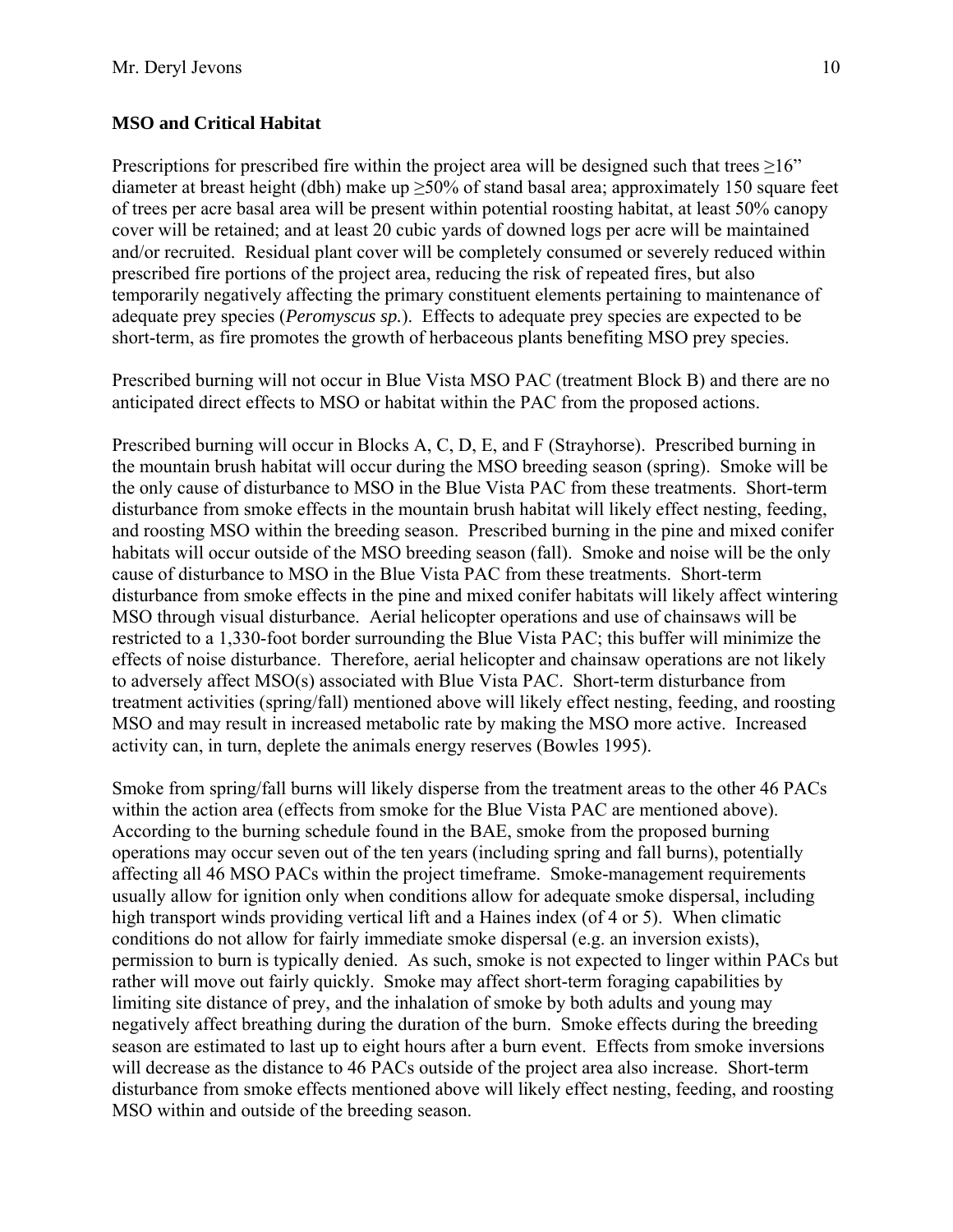Prescribed fire will result in at least a temporary loss or reduction of PCEs in MSO critical habitat in the treatment area. Prescribed fire is expected to consume large trees >12 inches dbh in pine-oak and mixed conifer forest, snags > 12 inches dbh, high volumes of fallen trees and other woody debris, and residual plant cover while retaining adequate levels to maintain fruits and seeds, and allow plant regeneration. Burn patterns will create a mosaic of burned and unburned patches, increasing habitat heterogeneity and retaining elements of PCEs within portions of the treatment areas. Losses of snags, fallen logs, and woody debris are expected to be replaced, as prescribed fire often results in snag and woody debris recruitment. Losses of residual plant cover maintaining fruits and seeds are also expected to be short-term, as fire promotes the growth of herbaceous plants.

As stated previously, a female MSO was observed on three separate surveys (post-fire) within Blue Vista PAC. The return or survival of the male MSO associated with the PAC is unknown at this time. Within the Blue Vista PAC, 444 acres received crown and high-intensity fire and 247 acres received moderate intensity fire. The female MSO was observed (2007 informal surveys) on three separate occasions in the moderate intensity burn area. The status of critical habitat PCEs within the PAC is unknown at this time but is likely that the moderate-intensity burn acres (247 acres) within the PAC retained portions of critical habitat PCEs. Although the PAC acres will be protected from prescribed burning the long-term suitability of the PAC is not known. Re-establishment of a new nest/roost location within the project area or action area may occur as a result of decreased habitat conditions within the PAC. Therefore, the retention of critical habitat PCEs outside of the PAC is necessary to support foraging and or dispersal activities for MSO associated with the Blue Vista PAC. Prescribed fire in MSO restricted critical habitat outside of the PAC will have short-term adverse effects to critical habitat PCE's. A reduction or loss of PCE's surrounding the Blue Vista PAC will likely adversely affect the owls feeding, nesting, and roosting behavior and could lead to abandonment of the PAC.

Long-term beneficial effects from the Chitty Creek Restoration project include: reducing the potential for further stand replacing fire within the Blue Vista PAC; increasing the herbaceous growth to benefit prey populations as well as the potential to increase the number of larger diameter trees; and improving overall forest health.

## **Gila Chub Critical Habitat**

Critical habitat streams likely to be adversely affected by the proposed action are Eagle Creek above Honeymoon campground and East Eagle Creek south of Burn Block B. The Forest concluded in the original BAE that Eagle Creek would not receive a visible amount of ash or sediment flow below Honeymoon campground, and that the East Eagle Creek drainage has a fair ability to absorb short-term chronic inputs of sediment from natural fire regimes and precipitation events. The previous assessments were based on pre-Chitty Wildfire watershed conditions. Stream habitat surveys have not been completed since the Chitty Wildfire. Because the condition of critical habitat PCEs are unknown at this time we can not be certain of the effect of additional inputs of sediment and ash from future prescribed burning within the watershed. PCE number three discusses the importance of water quality with reduced levels of contaminants, including excessive levels of sediments, adverse to Gila chub health, etc. Therefore, prescribed burning within the Chitty Creek Restoration Project is likely to result in adverse effects to PCE number three from short-term inputs of sediment and ash into Eagle and East Eagle Creeks.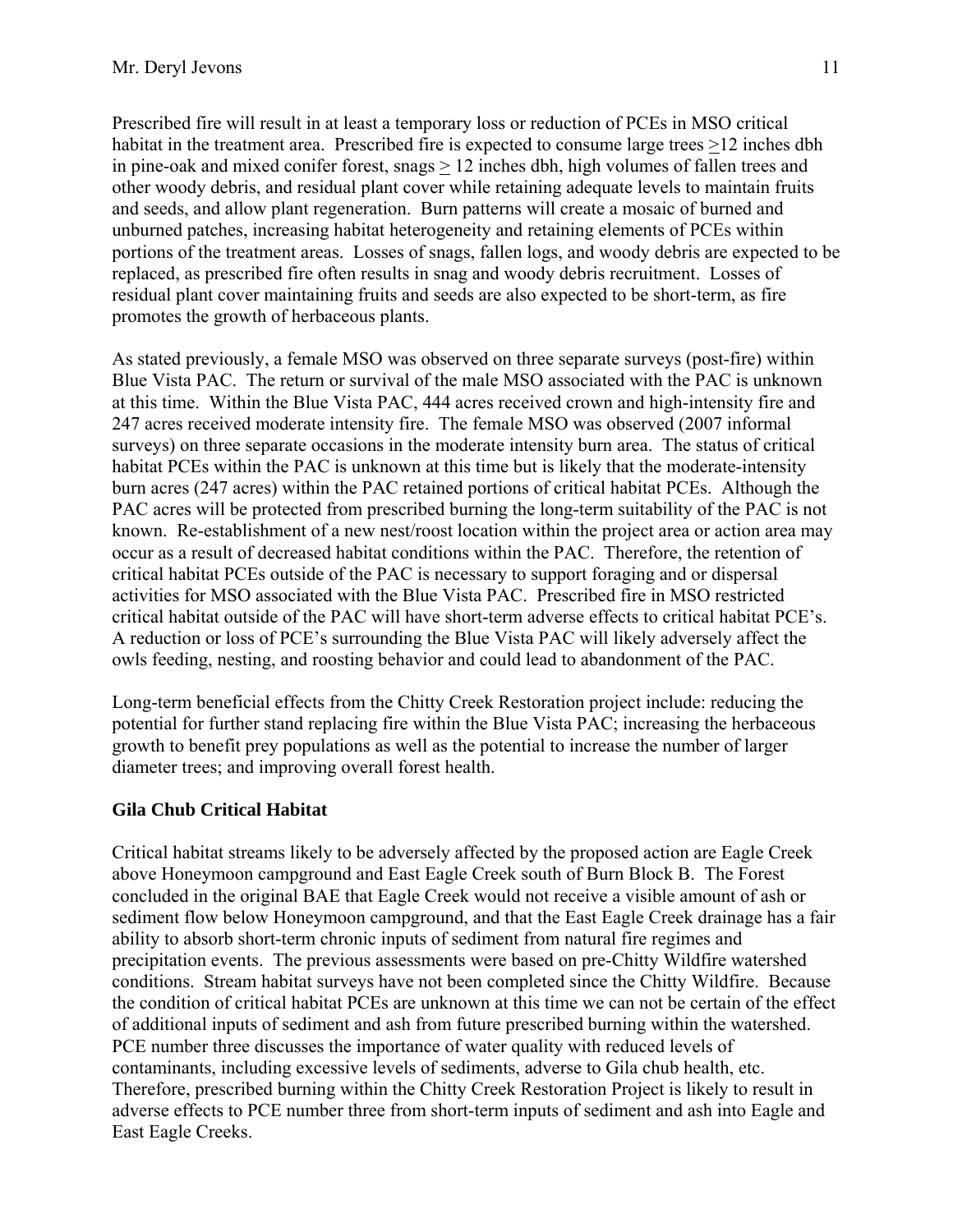<span id="page-13-0"></span>Gila chub are known to occur below the Honeymoon campground. As stated previously, Eagle Creek below Honeymoon campground will not receive a visible amount of ash and sediment flow from the Chitty Restoration project; therefore, effects to chub are analyzed in the concurrence section of this BO (Appendix A).

# **CUMULATIVE EFFECTS**

Cumulative effects include the effects of future State, tribal, local or private actions that are reasonably certain to occur in the action area considered in this BO. Future Federal actions that are unrelated to the proposed action are not considered in this section because they require separate consultation pursuant to section 7 of the Act.

The majority of the land within the project boundaries is of Federal ownership. However, non-Federal actions that are likely to continue to occur in the project area include recreation resulting from increased tourism, and private land fuels reduction and development. Unregulated recreational activities occurring in the action area include camping, and OHV use. These activities periodically cause disturbance to MSO and Gila chub critical habitat and therefore contribute as cumulative effects to the proposed action. However, the majority of these actions will occur during the day and are considered to be of lesser concern to breeding/foraging MSO within the action area. Actions on private lands such as road improvements, livestock grazing, and other ground disturbing activities may result in habitat degradation effects to the MSO and subsequent downstream water quality effects to Gila chub critical habitat. However, the extent of the possible effects is unknown.

## **CONCLUSION**

After reviewing the current status of the MSO and Gila chub, the environmental baseline for the action area, the effects of the proposed Chitty Creek Restoration Project and the cumulative effects, it is the FWS's BO that the Chitty Creek Restoration Project, as proposed, is not likely to jeopardize the continued existence of the MSO, and is not likely to destroy or adversely modify designated MSO and Gila chub critical habitat.

These conclusions are based on the following:

#### Mexican spotted owl

- Burn Block B, which includes the Blue Vista PAC, will not be treated.
- Helicopter and chainsaw use will occur outside of the Blue Vista PAC and no helicopter flights will be made within 1,330 feet of the PAC.
- Disturbance to PACs in the action area will be limited to short-term smoke disturbance.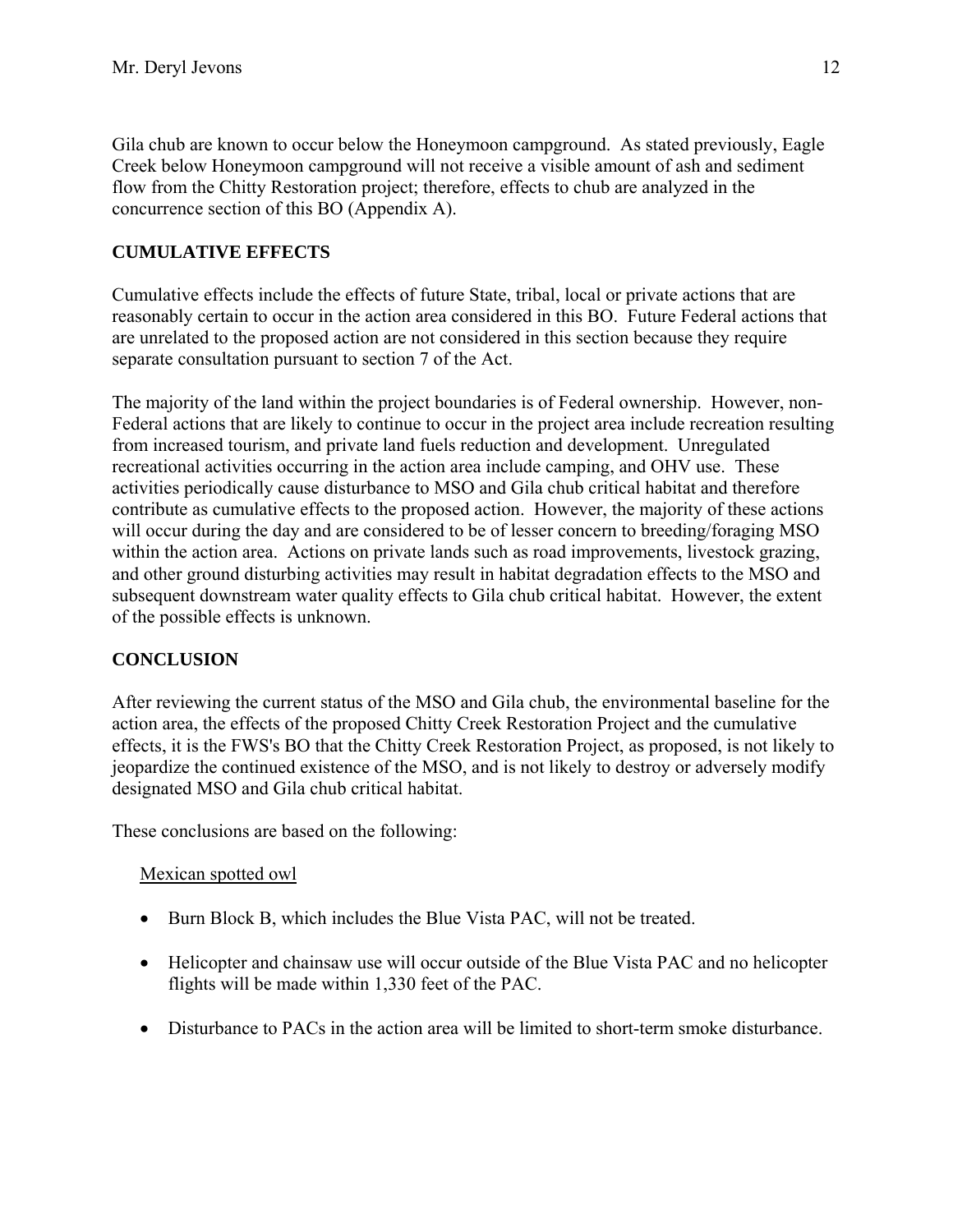## <span id="page-14-0"></span>Mexican spotted owl critical habitat

- Light- to moderate- intensity prescribed fire will retain the PCEs related to forest structure.
- Prescribed fire will result in a temporary short-term reduction in PCEs; however, a lightto moderate-intensity burn will retain PCEs related to a diversity of tree and plant species (including hardwoods) that will benefit prey species.
- Although a short-term reduction in snags, downed logs, and vegetative ground cover will adversely affect MSO critical habitat elements, the Chitty Restoration Project is likely to retain the conservation value of the primary constituent elements within the UGM RU-7.
- The overall health of the action area will be improved with this progressive restoration action.

## Gila chub Critical Habitat

- Although light- to moderate- intensity prescribed fire will result in short-term adverse effects to water quality the Chitty Restoration Project is likely to retain PCEs within East Eagle and Eagle creeks.
- The overall health of the action area will be improved with this progressive restoration action.

The conclusions of this BO are based on full implementation of the project as described in the Description of the Proposed Action section of this document, including any Conservation Measures that were incorporated into the project design.

# **INCIDENTAL TAKE STATEMENT**

Section 9 of the Act and Federal regulations pursuant to section 4(d) of the Act prohibit the take of endangered and threatened species, respectively, without special exemption. "Take" is defined as to harass, harm, pursue, hunt, shoot, wound, kill, trap, capture or collect, or to attempt to engage in any such conduct. "Harm" is further defined (50 CFR 17.3) to include significant habitat modification or degradation that results in death or injury to listed species by significantly impairing essential behavioral patterns, including breeding, feeding, or sheltering. " Harass" is defined (50 CFR 17.3) as intentional or negligent actions that create the likelihood of injury to listed species to such an extent as to significantly disrupt normal behavior patterns which include, but are not limited to, breeding, feeding or sheltering. "Incidental take" is defined as take that is incidental to, and not the purpose of, the carrying out of an otherwise lawful activity. Under the terms of section  $7(b)(4)$  and section  $7(o)(2)$ , taking that is incidental to and not intended as part of the agency action is not considered to be prohibited taking under the Act provided that such taking is in compliance with the terms and conditions of this Incidental Take Statement.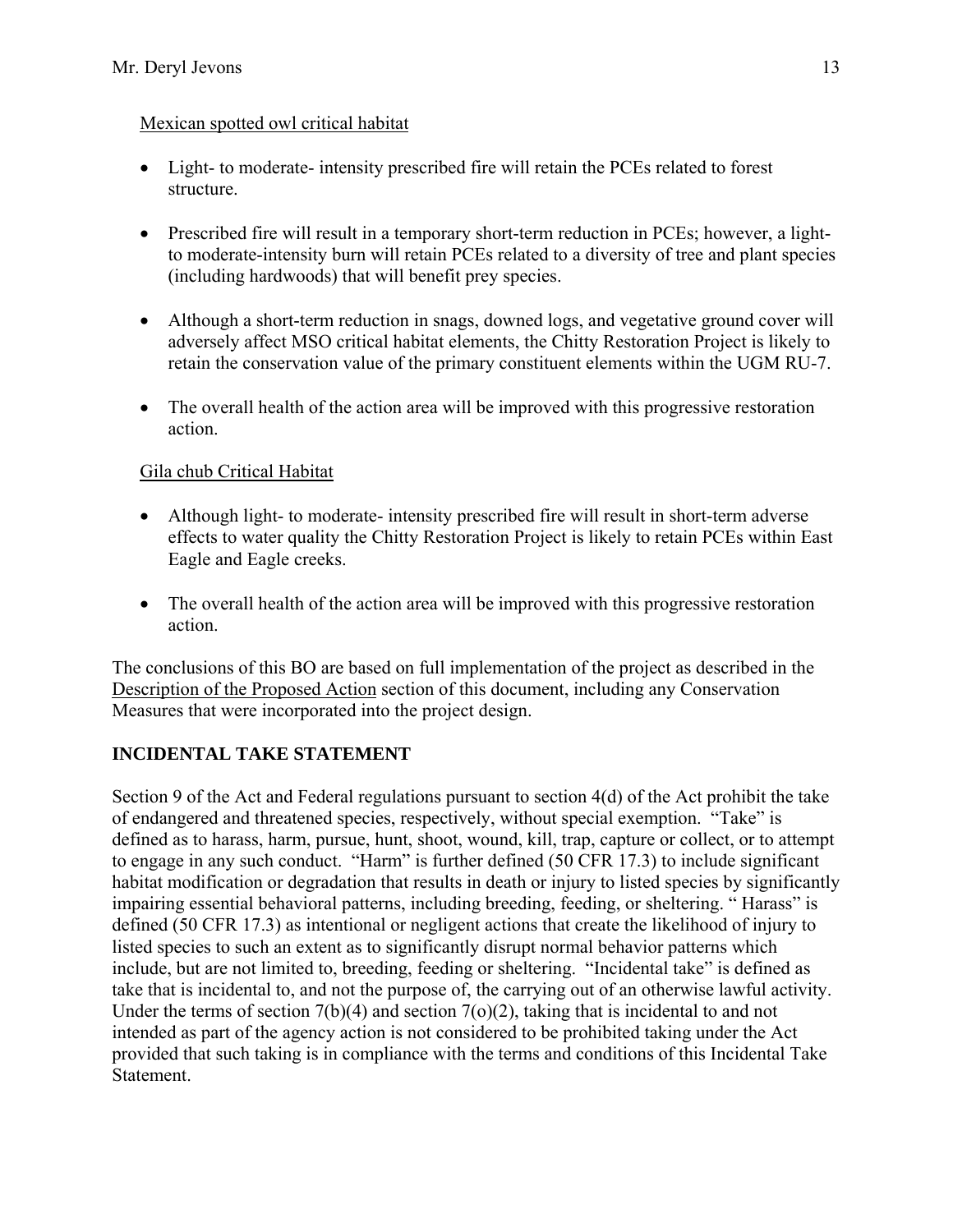<span id="page-15-0"></span>The measures described below are non-discretionary, and must be undertaken by the ASNF so that they become binding conditions of any grant or permit issued to the ASNF, as appropriate, for the exemption in section  $7(0)(2)$  to apply. The ASNF has a continuing duty to regulate the activity covered by this incidental take statement. If the ASNF (1) fails to assume and implement the terms and conditions or (2) fails to require the (applicant) to adhere to the terms and conditions of the incidental take statement through enforceable terms that are added to the permit or grant document, the protective coverage of section  $7<sub>(o)</sub>(2)$  may lapse. In order to monitor the impact of incidental take, the ASNF must report the progress of the action and its impact on the species to the FWS as specified in the incidental take statement. [50 CFR §402.14(i)(3)].

## **AMOUNT OR EXTENT OF TAKE**

The FWS anticipates that (one adult) MSO associated with the Blue Vista PAC is reasonably certain to be taken as a result of prescribed burning throughout restricted habitat outside of the PAC. The FWS believes prescribed burning throughout restricted habitat outside of the PAC will result in the temporary loss of key habitat components including snags, large logs, canopy cover, and residual plant cover, resulting in habitat degradation that is likely to result in less habitat available to provide the microclimate and physical habitat characteristics (snags, large logs, canopy cover) needed for foraging, dispersal, nesting, and roosting. Conservation measures are proposed to protect these habitat components where feasible but, depending on fire severity, these measures will not likely eliminate incidental take. The incidental take is expected to be in the form of harassment, which creates the likelihood that injury will result due to significant disruption of normal behavior patterns, and modified key habitat components. Although prescribed burns will only occur when climatic conditions allow for adequate smoke dispersal; short-term disturbance from smoke (during the MSO breeding season) is anticipated to result in incidental take to MSO.

The FWS will not refer the incidental take of any migratory bird or bald eagle for prosecution under the Migratory Bird Treaty Act of 1918, as amended (16 U.S.C. §§ 703-712), or the Bald and Golden Eagle Protection Act of 1940, as amended (16 U.S.C. §§ 668-668d), if such take is in compliance with the terms and conditions (including amount and/or number) specified herein.

#### **EFFECT OF THE TAKE**

In this BO, the FWS determines that this level of anticipated take is not likely to result in jeopardy to MSO. While the proposed action may adversely affect MSO in the short-term, the long-term ramifications of the project are expected to be beneficial through reducing the potential for catastrophic fire in PACs and critical habitat.

#### **REASONABLE AND PRUDENT MEASURES AND TERMS AND CONDITIONS**

In order to be exempt from the prohibitions of section 9 of the Act, the ASNF must comply with the following terms and conditions, which implement the reasonable and prudent measures described above and outline required reporting/monitoring requirements. These terms and conditions are non-discretionary.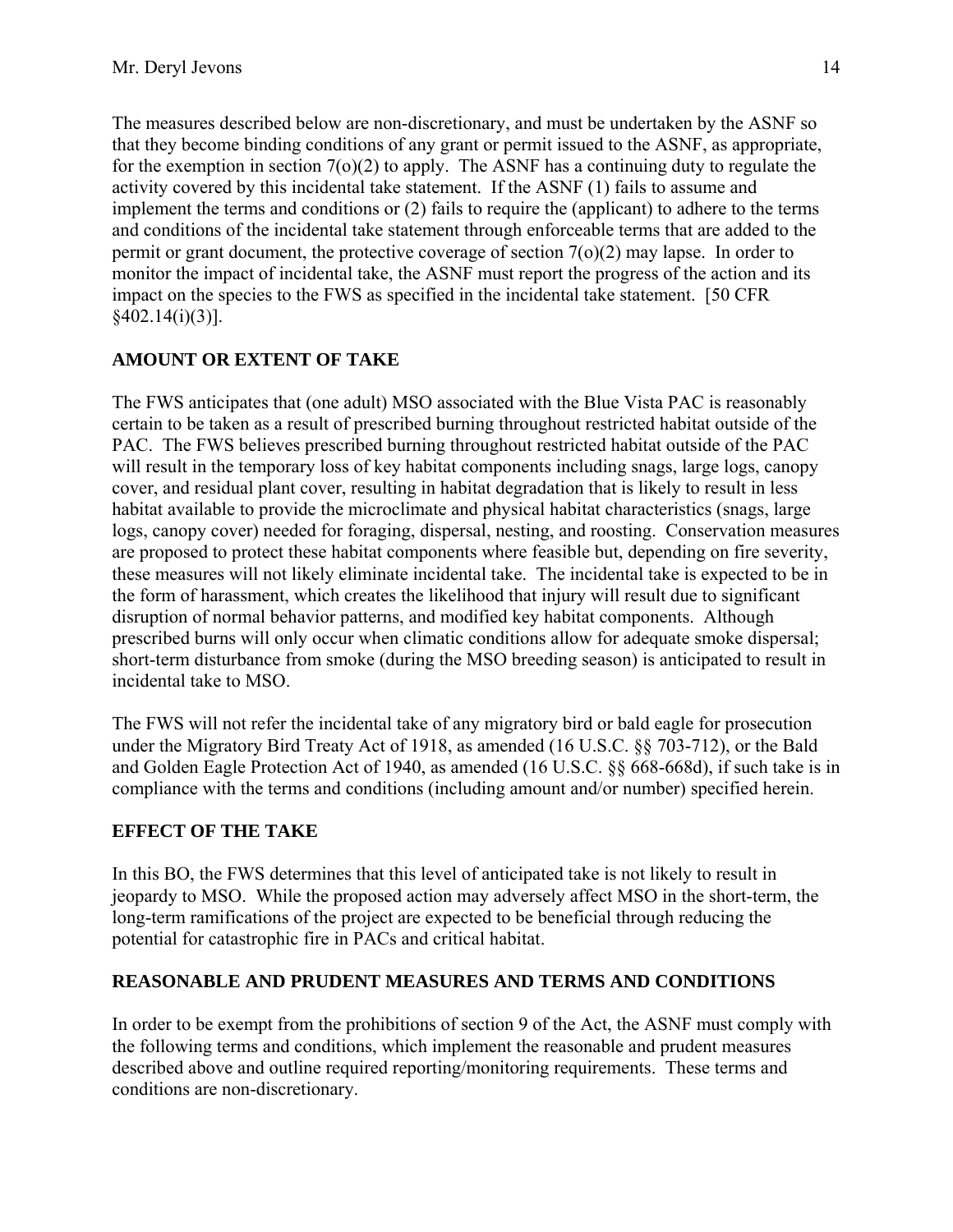<span id="page-16-0"></span>The following reasonable and prudent measures and terms and conditions are necessary and appropriate to minimize take of MSO:

- 1. The ASNF shall monitor incidental take resulting from the proposed action and report to the Arizona Ecological Services Office (AESO) the findings of that monitoring.
	- A. The ASNF will determine incidental take through monitoring of Blue Vista PAC, according to the current MSO survey protocol, when project treatments (including but not limited to treatments in Block A) are within or adjacent to the PAC over the life of the proposed project.
	- B. The ASNF shall submit annual monitoring reports to the AESO by January 1 following the first year of treatment. The report shall include results of MSO surveys, as well as any observations of MSO or notes about the effects of the action. The report shall also summarize the implementation of the proposed action.

Review requirement: The reasonable and prudent measures, with their implementing terms and conditions, are designed to minimize incidental take that might otherwise result from the proposed action. If, during the course of the action, the level of incidental take is exceeded, such incidental take would represent new information requiring review of the reasonable and prudent measures provided. ASNF must immediately provide an explanation of the causes of the taking and review with the AESO the need for possible modification of the reasonable and prudent measures.

# **Disposition of Dead or Injured Listed Species**

Upon locating a dead, injured, or sick listed species initial notification must be made to the FWS's Law Enforcement Office, 2450 W. Broadway Rd, Suite 113, Mesa, Arizona, 85202, telephone: 480/967-7900) within three working days of its finding. Written notification must be made within five calendar days and include the date, time, and location of the animal, a photograph if possible, and any other pertinent information. The notification shall be sent to the Law Enforcement Office with a copy to this office. Care must be taken in handling sick or injured animals to ensure effective treatment and care, and in handling dead specimens to preserve the biological material in the best possible state.

# **CONSERVATION RECOMMENDATIONS**

Section 7(a)(1) of the Act directs Federal agencies to utilize their authorities to further the purposes of the Act by carrying out conservation programs for the benefit of endangered and threatened species. Conservation recommendations are discretionary agency activities to minimize or avoid adverse effects of a proposed action on listed species or critical habitat, to help implement recovery plans, or to develop information.

- 1. We recommend the ASNF implement the potential research opportunities identified within the original BAE.
- 2. We recommend continuing prey base monitoring after project completion in order to understand the long-term implication of fuel reduction treatments.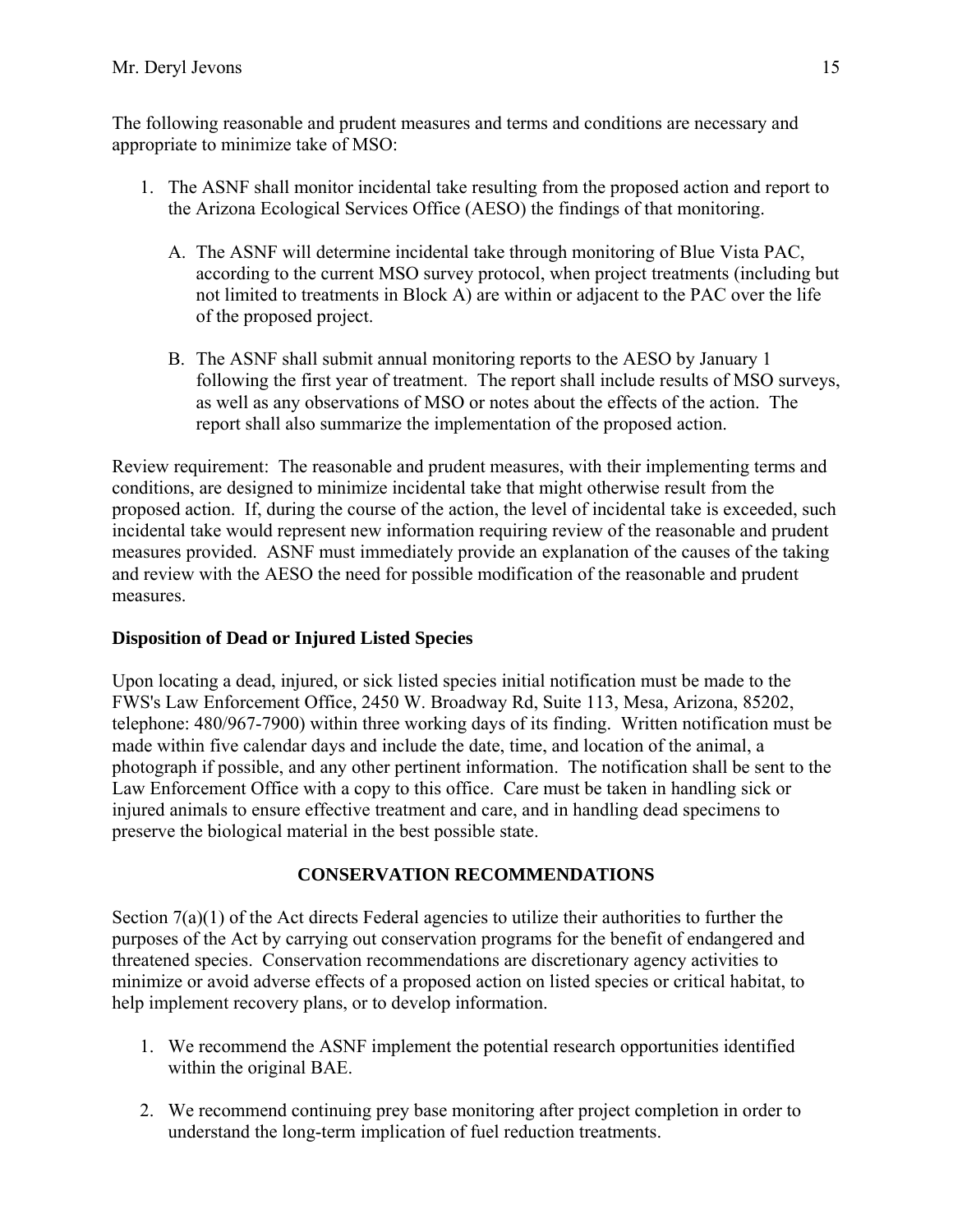- <span id="page-17-0"></span>3. We recommend monitoring the effects of fuels reduction treatments through systematic and standardized research designs within Blue Vista PAC.
- 4. We recommend the ASNF conduct surveys of Gila chub critical habitat within the action area and document the effects to water quality from prescribed burning operations.

In order for the FWS to be kept informed of actions minimizing or avoiding adverse effects or benefiting listed species or their habitats, the FWS requests notification of the implementation of any conservation recommendations.

#### **REINITIATION NOTICE**

This concludes formal consultation on the actions outlined in the request. As provided in 50 CFR §402.16, reinitiation of formal consultation is required where discretionary Federal agency involvement or control over the action has been retained (or is authorized by law) and if: (1) the amount or extent of incidental take is exceeded; (2) new information reveals effects of the agency action that may affect listed species or critical habitat in a manner or to an extent not considered in this opinion; (3) the agency action is subsequently modified in a manner that causes an effect to the listed species or critical habitat not considered in this opinion; or (4) a new species is listed or critical habitat designated that may be affected by the action. In instances where the amount or extent of incidental take is exceeded, any operations causing such take must cease pending reinitiation.

The FWS appreciates the ASNFs efforts to identify and minimize effects to listed species from this project. For further information please contact Ryan Gordon (x225) or Mary Richardson (x242). We also encourage the ASNF to coordinate this project with the Arizona Game and Fish Department. Please refer to the consultation number, 02-21-04-F-0006-R001, in future correspondence concerning this project.

Sincerely,

 Steven L. Spangle /s/ Field Supervisor

cc: District Ranger, Clifton Ranger District, Duncan, AZ Forest Biologist, Clifton Ranger District, Duncan, AZ (Attn: Lance Brown) Shaula Hedwall, Fish and Wildlife Service, Flagstaff, AZ

Chief, Habitat Branch, Arizona Game and Fish Department, Phoenix, AZ

W:\Ryan Gordon\A-S NF\Fire\Chitty\Reinitiation\Chitty Creek Reinitiation BO.doc:cgg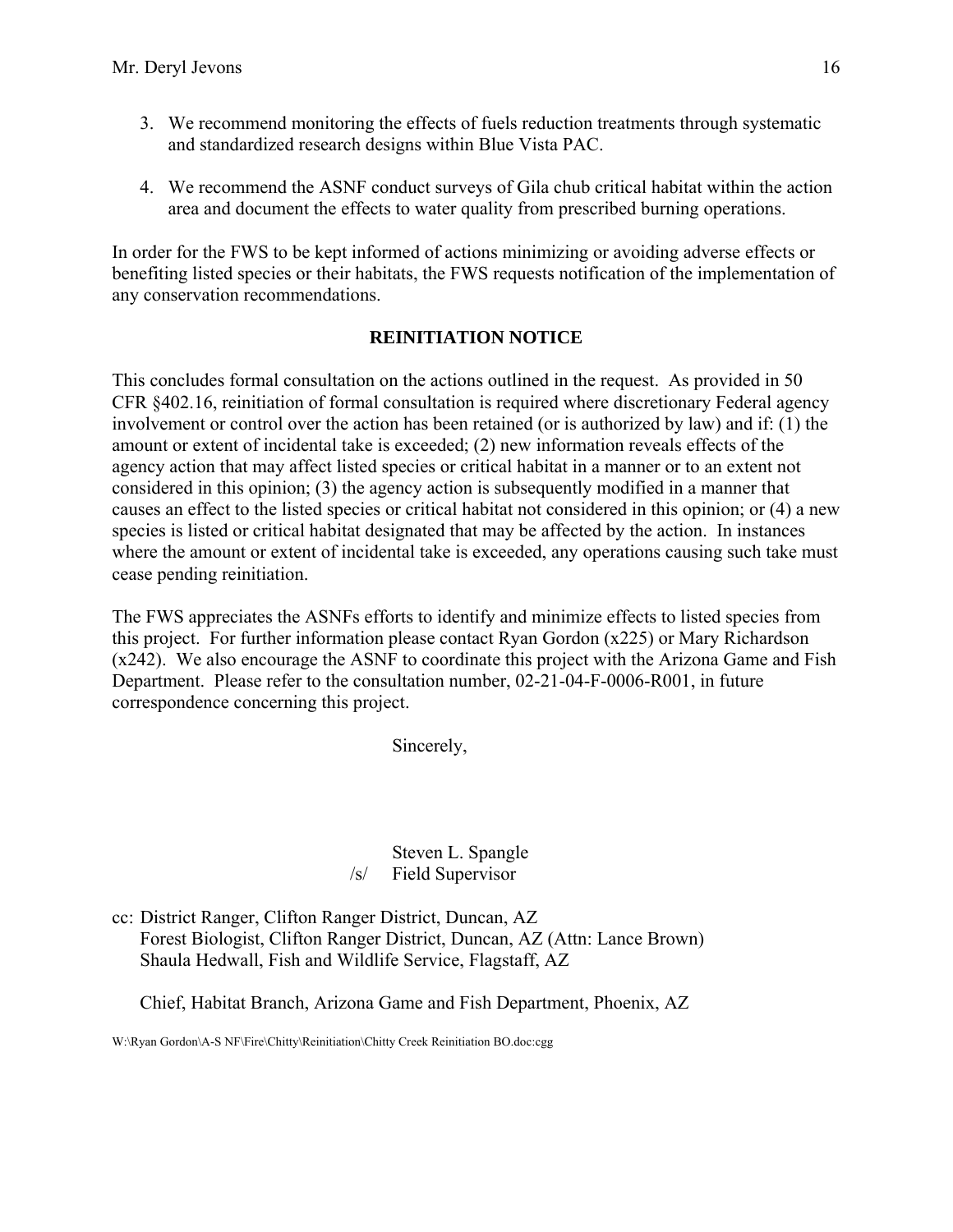#### **LITERATURE CITED**

- <span id="page-18-0"></span>Bowles, A.L. 1995. Responses of wildlife to noise In R.L. Knight and K.J. Gutzwiler (editors), Wildlife and recreationists, coexistence through management and research. Island Press, Washington, D.C.
- DeMarais, B.D. 1986. Morphological variation in Gila (Pisces, Cyprinidae) and geologic history: Lower Colorado River Basin. Unpublished M.S. thesis. Arizona State University, Tempe, Arizona.
- Miller, R.R. 1961. Man and the changing fish fauna of the American southwest. Papers of the Michigan Academy of Science, Arts, and Letters XLVI: 365-404.
- Miller, R.R., and C.H. Lowe. 1967. Fishes of Arizona, Part 2. In The vertebrates of Arizona, 2d printing, ed. C.H. Lowe, pp. 133-151. Tucson: University of Arizona Press.
- Minckley, W. L. 1973. Fishes of Arizona. AGFD, Sims Printing Company, Inc., Phoenix. 293 pp.
- Minckley, W.L. 1985. Native fishes and natural aquatic habitats in U.S. Fish and Wildlife Region II west of the Continental Divide. Rept. to U.S. Fish and Wildlife Service, Albuquerque, New Mexico. Department of Zoology, Arizona State University, Tempe. 158 pp.
- Propst, D.L. 1999. Threatened and endangered fishes of New Mexico. Technical Report Number 1. New Mexico Department of Game and Fish, Santa Fe, NM. 84 pp.
- Rinne, J.N. 1976. Cyprinid fishes of the genus Gila from the lower Colorado River basin. Wasmann Journal Biology 34(1): 65-107.
- Rinne, J.N., and W.L. Minckley. 1970. Native Arizona fishes: Part III chubs. Wildl. Views 17(5): 12-19.
- U.S. Fish and Wildlife Service. 2005. Endangered and threatened wildlife and plants; listing Gila chub as endangered with critical habitat; final rule. Federal Register 70(211): 6664-66721.
- Weedman, D.,A.L. Girmendonk, and K. Young. 1996. Status Review of Gila Chub, Gila intermedia, in the United States and Mexico. Technical Report 91, Nongame and Endangered Wildlife Program, Arizona Game and Fish Department. 120 pp.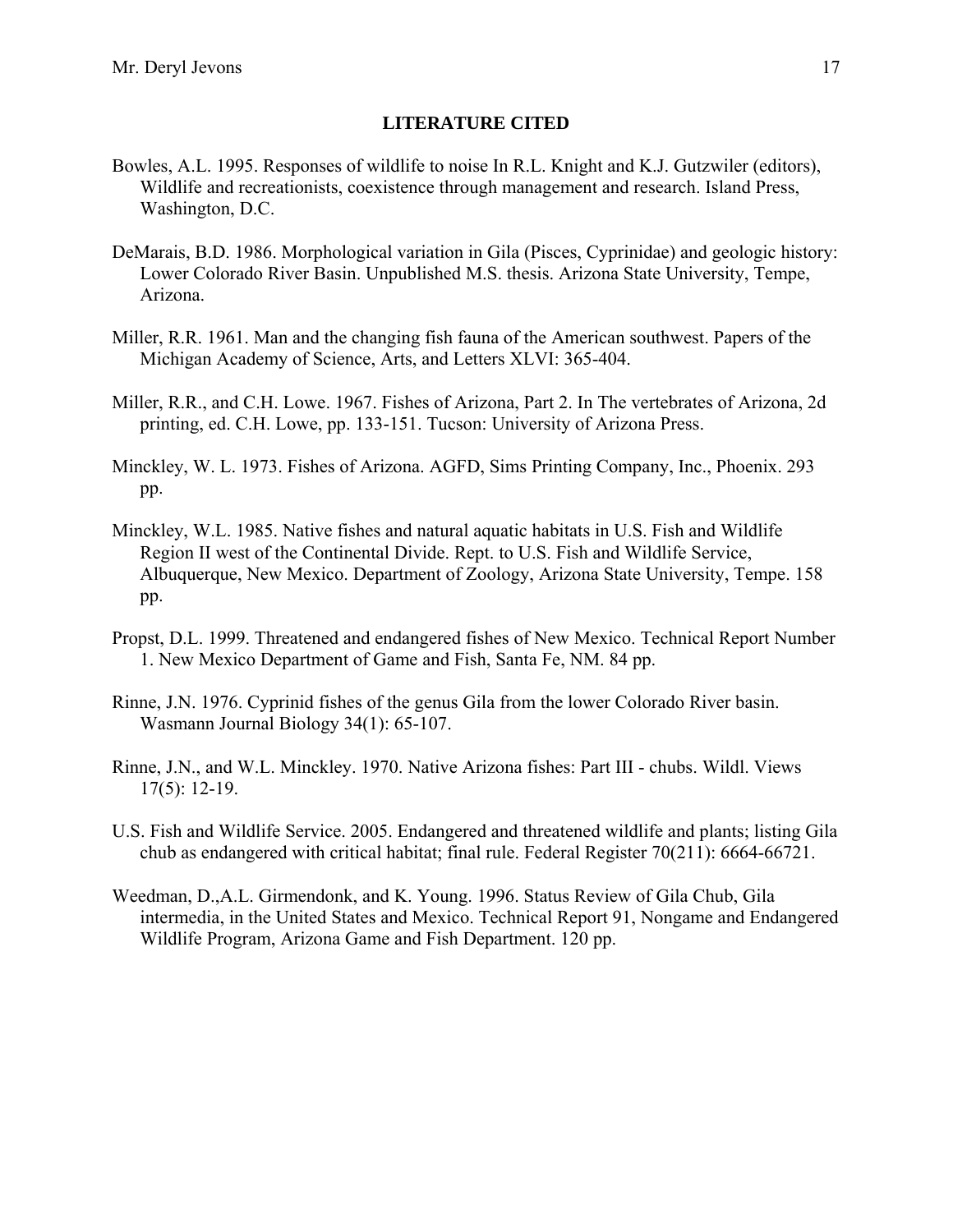## **APPENDIX A**

#### <span id="page-19-0"></span>**Concurrence**

Appendix A documents our concurrence with your determination of "may affect, is not likely to adversely affect" for the species listed below.

### Chiricahua Leopard Frog (*Rana chiricahuensis*)

The Chiricahua leopard frog was listed as a threatened species without critical habitat on June 13, 2002 (USFWS 2002) and the recovery plan was completed in April 2007 (USFWS 2007). The last recorded occurrence of Chiricahua leopard frogs in the treatment area was in 1988, according to the Arizona Game and Fish Department Heritage Database Management System. This 1988 location was surveyed formally by trained personnel in 2004, and informally in 2003 and no frogs or tadpoles were found. Surveys were completed in 2003 for the length of Chitty Creek, resulting in no detections.

The FWS concurs with your determination that the proposed action may affect, but is not likely to adversely affect the Chiricahua leopard frog for the following reasons:

- 1. The last recorded occurrence of Chiricahua leopard frogs within the project area is >18 years old.
- 2. No additional known populations exist within dispersal distance (within one mile over land, three miles along an ephemeral or intermittent drainage, or five miles along a perennial stream) to suitable habitat within the project area.
- 3. Ignition will not occur within 200-500 feet of riparian corridors.
- 4. A 1,332 acre no-ignition area is designated along Chitty Canyon.
- 5. Burning will be conducted in such a manner as to create buffers of unburned areas around treated areas. This will mitigate potential sediment and ash movement.
- 6. According to ASNF personnel, there will be no long term loss in watershed soil conditions or significant change in present watershed soil conditions within the East Eagle Creek (in which the last known occurrence is located) sub-watershed as a result of this activity.

#### Gila Chub (*Gila intermedia*)

Gila chub occur within the action area and are documented (2004, Forest Sevice surveys) below the Honeymoon Campground. East Eagle Creek and the upper reaches of Eagle Creek above Honeymoon campground do not have the quality of pool habitat needed to sustain a population within these reaches.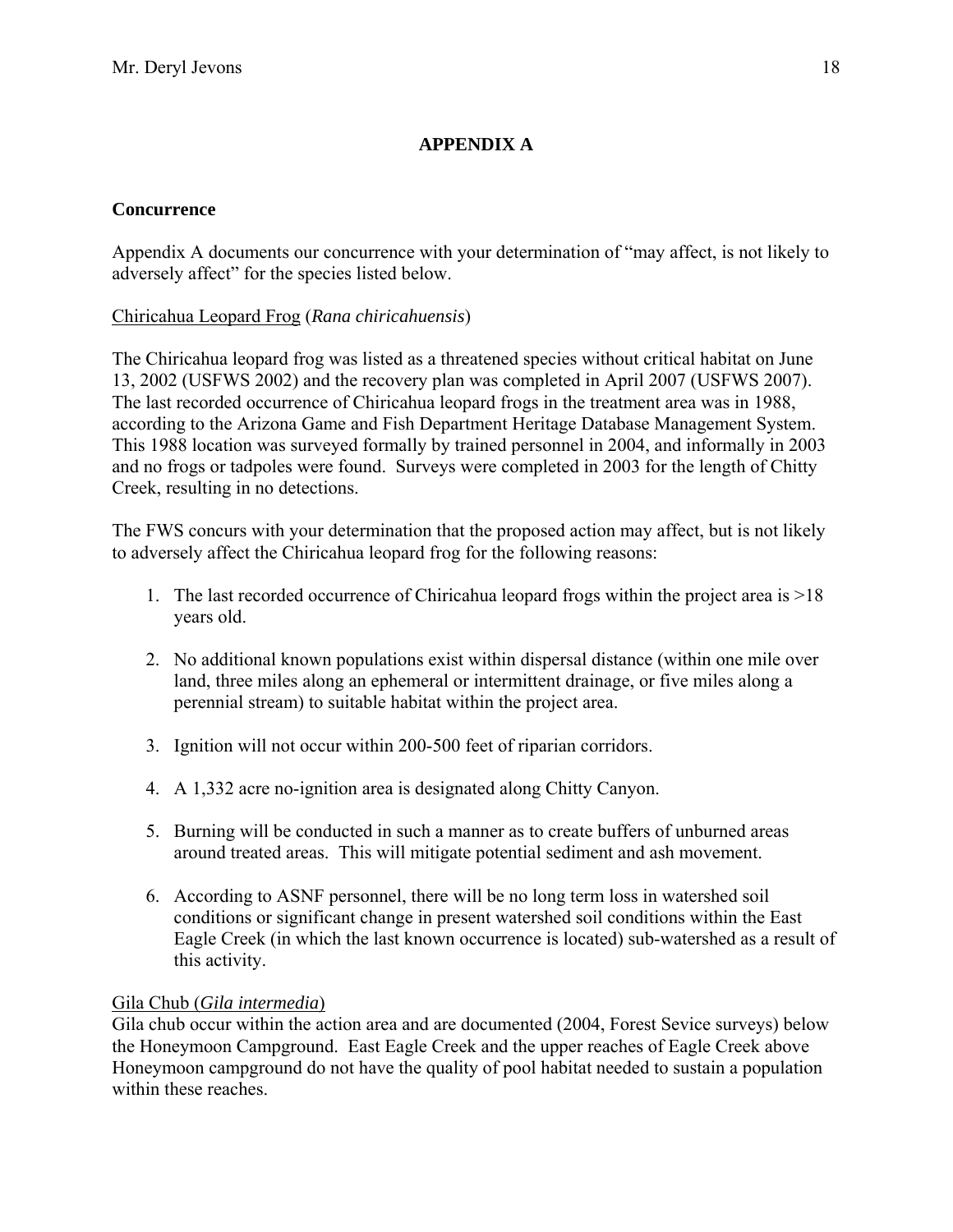<span id="page-20-0"></span>The FWS concurs with your determination that the proposed action may affect, but is not likely to adversely affect the Gila chub for the following reasons:

- 1. According to ASNF personnel, the overall fire intensity of the treatment will not produce visible evidence of ash or sediment flow within the mainstem of Eagle Creek below Honeymoon campground;
- 2. Ignition will not occur within 200-500 feet of riparian corridors;
- 3. A 1,332 acre no-ignition area is designated along Chitty Canyon;
- 4. According to ASNF personnel, there will be no long term loss in watershed soil conditions or significant change in present watershed soil conditions within the East Eagle Creek sub-watershed as a result of this activity.

#### Mexican Gray Wolf (*Canis lupus baileyi)*

Mexican gray wolves were extirpated from the wild in the U.S. by private and government control campaigns, but were later listed as an endangered species in 1976. A recovery plan (USFWS 1982) was developed by the U.S. Fish and Wildlife Service in 1982 and wolves were reintroduced on the Apache National Forest in March 1998. Wolves have been released from the acclimation pen near Engineer Spring, approximately three miles east of the project area. Several packs (Saddle, Rim, and Bluestem) have been observed denning within and surrounding the action area. The ASNF will be in contact with the FWS personnel and the Arizona Game and Fish personnel working on the wolf recovery team to identify wolf den sites. If known den sites are within one mile of the burn area, firing operations and firefighter locations may be altered to provide a one-mile den buffer.

Based on information provided in the BAE, we concur with the ASNF determination that the proposed actions "are not likely to jeopardize" the Mexican gray wolf. We base this determination on the following:

1. Because of the wolves' status as an experimental, non-essential population, wolves found in Arizona are treated as though they are proposed for listing for section 7 consultation purposes. By definition, an experimental non-essential population is not essential to the continued existence of the species. Thus, no proposed action impacting a population so designated could lead to a jeopardy determination for the entire species.

#### **LITERATURE CITED**

- U.S. Fish and Wildlife Service . 1982. Mexican wolf recovery plan. U.S. Fish and Wildlife Service, Albuquerque, New Mexico. 115 pages.
- U.S. Fish and Wildlife Service. 2002. Endangered and threatened wildlife and plants; Listing of the Chiricahua leopard frog (Rana chiricahuensis); Final Rule. Federal Register 67(114):40790-40811.